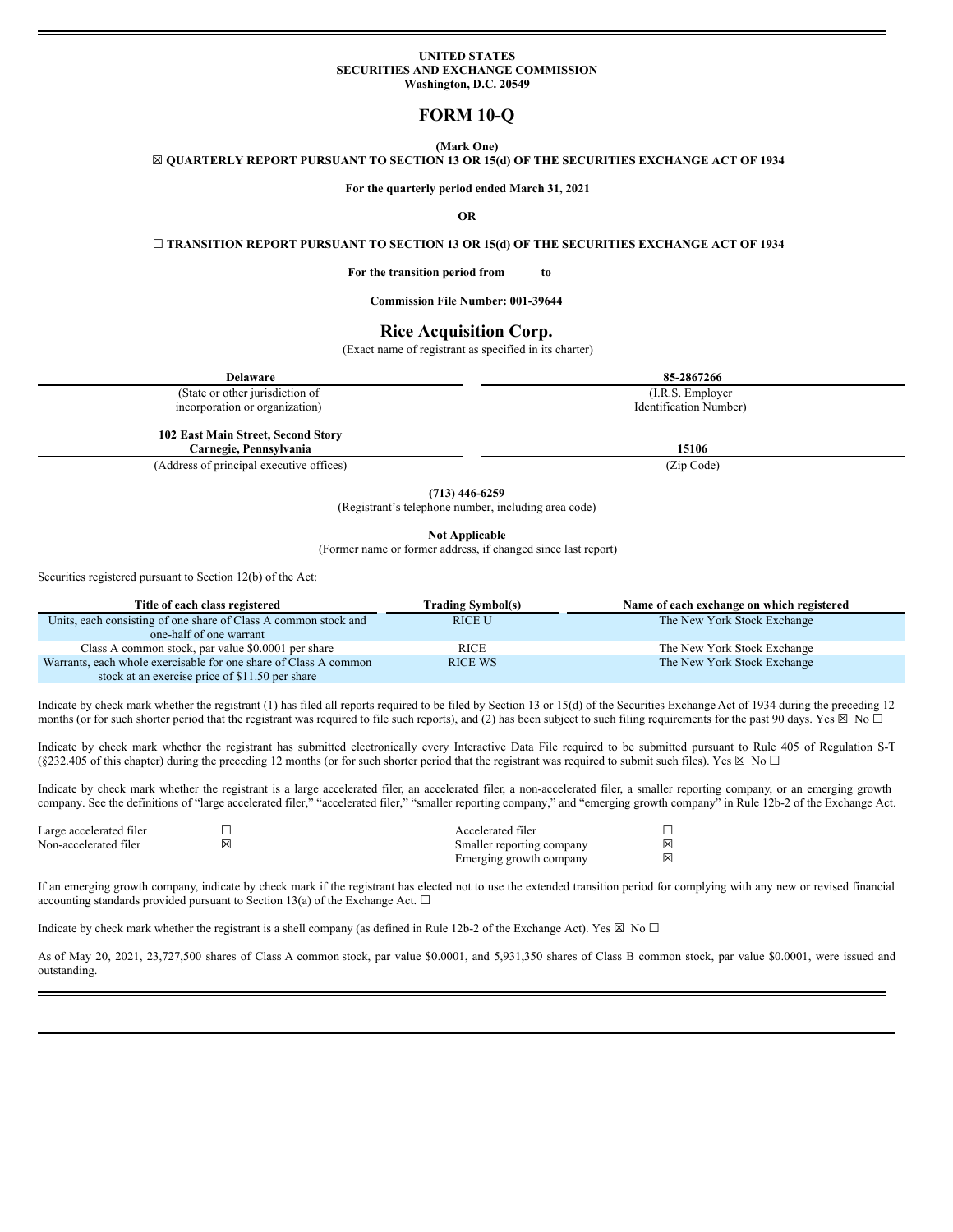## **Table of Contents**

|                   |                                                                                                                          | Page No. |
|-------------------|--------------------------------------------------------------------------------------------------------------------------|----------|
|                   | <b>PART I. FINANCIAL INFORMATION</b>                                                                                     |          |
|                   |                                                                                                                          |          |
| Item 1.           | <b>Condensed Consolidated Financial Statements</b>                                                                       |          |
|                   | Condensed Consolidated Balance Sheets as of March 31, 2021 (Unaudited) and December 31, 2020                             |          |
|                   | Unaudited Condensed Consolidated Statement of Operations for the Three Months Ended March 31, 2021                       | 2        |
|                   | Unaudited Condensed Consolidated Statement of Changes in Stockholder's Deficit for the Three Months Ended March 31, 2021 | 3        |
|                   | Unaudited Condensed Consolidated Statement of Cash Flows for the Three Months Ended March 31, 2021                       | 4        |
|                   | Notes to Unaudited Condensed Consolidated Financial Statements                                                           | 5        |
|                   |                                                                                                                          |          |
| Item 2.           | Management's Discussion and Analysis of Financial Condition and Results of Operations                                    | 20       |
| Item 3.           | <b>Ouantitative and Qualitative Disclosures About Market Risk</b>                                                        | 22       |
|                   |                                                                                                                          |          |
| Item 4.           | <b>Controls and Procedures</b>                                                                                           | 22       |
|                   |                                                                                                                          |          |
|                   | <b>PART II. OTHER INFORMATION</b>                                                                                        |          |
|                   |                                                                                                                          |          |
| Item 1.           | <b>Legal Proceedings</b>                                                                                                 | 23       |
| Item 1A.          | <b>Risk Factors</b>                                                                                                      | 23       |
|                   |                                                                                                                          |          |
| Item 2.           | Unregistered Sales of Equity Securities and Use of Proceeds from Registered Securities                                   | 23       |
|                   |                                                                                                                          |          |
| Item 3.           | <b>Defaults Upon Senior Securities</b>                                                                                   | 24       |
|                   |                                                                                                                          |          |
| Item 4.           | <b>Mine Safety Disclosures</b>                                                                                           | 24       |
| Item 5.           | Other Information                                                                                                        | 24       |
|                   |                                                                                                                          |          |
| Item 6.           | <b>Exhibits</b>                                                                                                          | 24       |
|                   |                                                                                                                          |          |
| <b>SIGNATURES</b> |                                                                                                                          | 25       |
|                   |                                                                                                                          |          |

i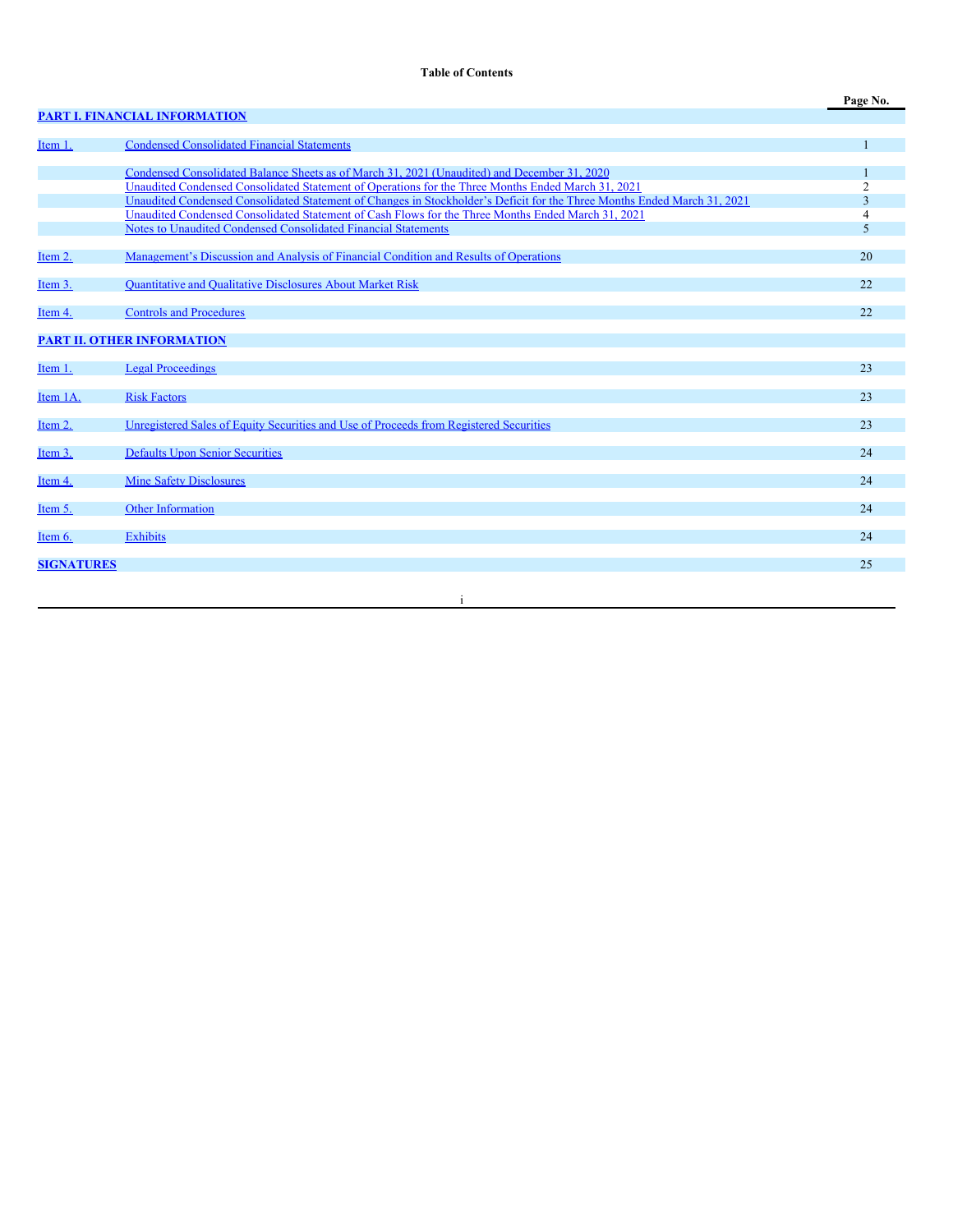### **CAUTIONARY NOTE REGARDING FORWARD-LOOKING STATEMENTS**

This Quarterly Report on Form 10-Q (this "Report"), including, without limitation, statements under the heading "Item 7. Management's Discussion and Analysis of Financial Condition and Results of Operations," includes forward-looking statements within the meaning of Section 27A of the Securities Act of 1933, as amended (the "Securities Act"), and Section 21E of the Securities Exchange Act of 1934, as amended (the "Exchange Act"). These forward-looking statements can be identified by the use of forward-looking terminology, including the words "believes," "estimates," "anticipates," "expects," "intends," "plans," "may," "will," "potential," "projects," "predicts," "continue," or "should," or, in each case, their negative or other variations or comparable terminology. There can be no assurance that actual results will not materially differ from expectations. Such statements include, but are not limited to, any statements relating to our ability to consummate any acquisition or other business combination and any other statements that are not statements of current or historical facts. These statements are based on management's current expectations, but actual results may differ materially due to various factors, including, but not limited to:

- our ability to complete an initial business combination, including our proposed business combination with Aria Energy LLC and Archaea Energy LLC;
- our expectations around the performance of the prospective target business or businesses;
- our success in retaining or recruiting, or changes required in, our officers, key employees or directors following our initial business combination;
- our officers and directors allocating their time to other businesses and potentially having conflicts of interest with our business or in approving our initial business combination;
- our potential ability to obtain additional financing to complete our initial business combination;
- our pool of prospective target businesses;
- the ability of our officers and directors to generate a number of potential investment opportunities;
- our public securities' potential liquidity and trading;
- the lack of a market for our securities;
- the use of proceeds not held in the trust account or available to us from interest income on the trust account balance;
- the trust account not being subject to claims of third parties; or
- our financial performance, including following our initial business combination.

The forward-looking statements contained in this Report are based on our current expectations and beliefs concerning future developments and their potential effects on us. Future developments affecting us may not be those that we have anticipated. These forward-looking statements involve a number of risks, uncertainties (some of which are beyond our control) and other assumptions that may cause actual results or performance to be materially different from those expressed or implied by these forward-looking statements. These risks and uncertainties include, but are not limited to, those factors listed above and others described under the heading "Risk Factors" in Item 1A of Part I in Amendment No. 1 to our Annual Report on Form 10-K for the year ended December 31, 2020. Should one or more of these risks or uncertainties materialize, or should any of our assumptions prove incorrect, actual results may vary in material respects from those projected in these forward-looking statements. We undertake no obligation to update or revise any forward-looking statements, whether as a result of new information, future events or otherwise, except as may be required under applicable securities laws. These risks and others described under "Risk Factors" may not be exhaustive.

By their nature, forward-looking statements involve risks and uncertainties because they relate to events and depend on circumstances that may or may not occur in the future. We caution you that forward-looking statements are not guarantees of future performance and that our actual results of operations, financial condition and liquidity, and developments in the industry in which we operate may differ materially from those made in or suggested by the forward-looking statements contained in this Report. In addition, even if our results or operations, financial condition and liquidity, and developments in the industry in which we operate are consistent with the forward-looking statements contained in this Report, those results or developments may not be indicative of results or developments in subsequent periods.

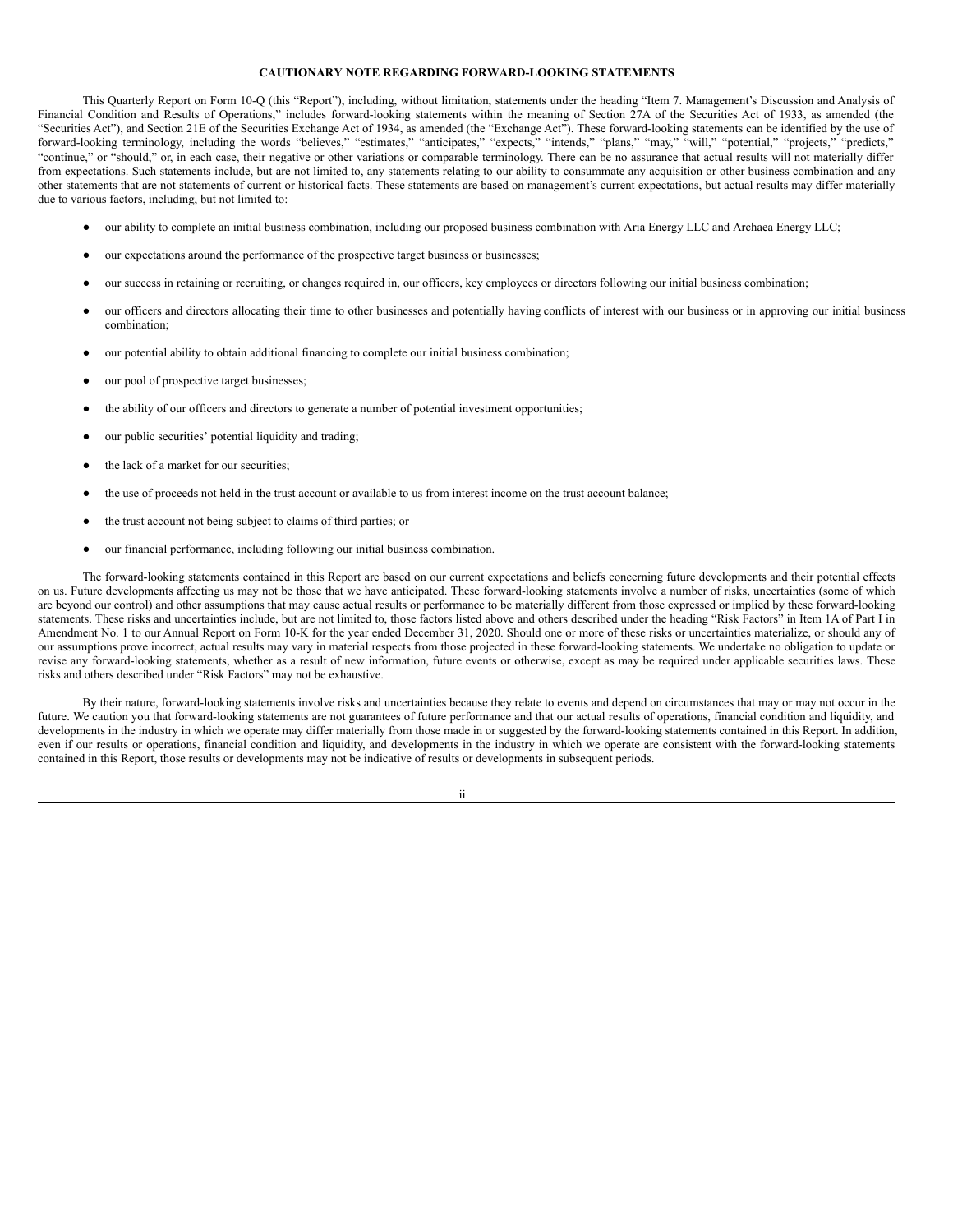## <span id="page-3-2"></span><span id="page-3-0"></span>**PART I - FINANCIAL INFORMATION**

## <span id="page-3-1"></span>**Item 1. Condensed Consolidated Financial Statements.**

## **RICE ACQUISITION CORP. CONDENSED CONSOLIDATED BALANCE SHEETS MARCH 31, 2021**

|                                                                                                                                                                                  |              | March 31,<br>2021 |          | December 31,<br>2020 |
|----------------------------------------------------------------------------------------------------------------------------------------------------------------------------------|--------------|-------------------|----------|----------------------|
|                                                                                                                                                                                  |              | (unaudited)       |          |                      |
| Assets:                                                                                                                                                                          |              |                   |          |                      |
| Current assets:<br>Cash                                                                                                                                                          | \$           | 1,027,243         | \$       | 1,335,167            |
| Prepaid expenses                                                                                                                                                                 |              | 662,865           |          | 662,865              |
| <b>Total current assets</b>                                                                                                                                                      |              | 1,690,108         |          | 1,998,032            |
| Investments held in Trust Account                                                                                                                                                |              |                   |          |                      |
| <b>Total Assets</b>                                                                                                                                                              |              | 237, 345, 682     |          | 237,308,171          |
|                                                                                                                                                                                  |              | 239,035,790       | S        | 239,306,203          |
| <b>Liabilities and Stockholders' Equity:</b>                                                                                                                                     |              |                   |          |                      |
| Current liabilities:                                                                                                                                                             |              |                   |          |                      |
| Accrued expenses                                                                                                                                                                 | $\mathbb{S}$ | 3,064,809         | \$       | 118,446              |
| Accounts payable                                                                                                                                                                 |              | 3,049             |          | 217,918              |
| Franchise tax payable                                                                                                                                                            |              | 65,481            |          | 65,481               |
| <b>Total current liabilities</b>                                                                                                                                                 |              | 3,133,339         |          | 401,845              |
| <b>Warrant Liabilities</b>                                                                                                                                                       |              | 30,814,486        |          | 42,588,487           |
| Deferred legal fees                                                                                                                                                              |              | 187,500           |          | 187,500              |
| Deferred underwriting commissions in connection with the initial public offering                                                                                                 |              | 7,610,750         |          | 7,610,750            |
| <b>Total liabilities</b>                                                                                                                                                         |              | 41,746,075        |          | 50,788,582           |
| <b>Commitments and Contingencies</b>                                                                                                                                             |              |                   |          |                      |
| Class A common stock; 18,351,762 shares subject to possible redemption at \$10.00 per share                                                                                      |              | 192,289,710       |          | 183,517,620          |
| <b>Stockholders' Equity:</b>                                                                                                                                                     |              |                   |          |                      |
| Preferred stock, \$0.0001 par value; 1,000,000 shares authorized; none issued and outstanding                                                                                    |              |                   |          |                      |
| Class A common stock, \$0.0001 par value; 250,000,000 shares authorized; 4,498,538 shares issued and outstanding (excluding<br>19,228,962 shares subject to possible redemption) |              | 450               |          | 538                  |
| Class B common stock, \$0.0001 par value; 20,000,000 shares authorized; 5,931,350 shares issued and outstanding                                                                  |              | 593               |          | 593                  |
| Additional paid-in capital                                                                                                                                                       |              | 18,720,097        |          | 27,492,099           |
| Accumulated deficit                                                                                                                                                              |              | (13, 194, 362)    |          | (21,629,069)         |
| <b>Total Rice Acquisition Corp equity</b>                                                                                                                                        |              | 5,526,778         |          | 5,864,161            |
| Non-controlling interest in subsidiary                                                                                                                                           |              | (526, 773)        |          | (864, 160)           |
| <b>Total stockholders' equity</b>                                                                                                                                                |              | 5,000,006         |          | 5,000,001            |
| <b>Total Liabilities and Stockholders' Equity</b>                                                                                                                                | \$           | 239,035,790       | <b>S</b> | 239,306,203          |

*The accompanying notes are an integral part of these unaudited condensed consolidated financial statements.*

<span id="page-3-3"></span>1

## **RICE ACQUISITION CORP. UNAUDITED CONDENSED CONSOLIDATED STATEMENT OF OPERATIONS FOR THE THREE MONTHS ENDED MARCH 31, 2021**

| General and administrative expenses                                                   | 2,999,591   |
|---------------------------------------------------------------------------------------|-------------|
| Franchise tax expense                                                                 | 39,827      |
| Loss from operations                                                                  | (3,039,418) |
| Other income/(expense)                                                                |             |
| Interest income                                                                       | 37,511      |
| Change in fair value of warrant liabilities                                           | 11,774,001  |
| <b>Net income</b>                                                                     | 8,772,094   |
| Net income attributable to non-controlling interest in subsidiary                     | 337,387     |
| Net income attributable to Rice Acquisition Corp.                                     | 8,434,707   |
|                                                                                       |             |
| Weighted average shares outstanding of redeemable Class A common stock                | 23,725,000  |
| Basic and diluted net income per share, redeemable Class A                            |             |
| Weighted average shares outstanding of nonredeemable Class A and Class B common stock | 5,931,350   |
| Basic and diluted net income per share, nonredeemable Class A and Class B             | 47          |

*The accompanying notes are an integral part of these unaudited condensed consolidated financial statements.*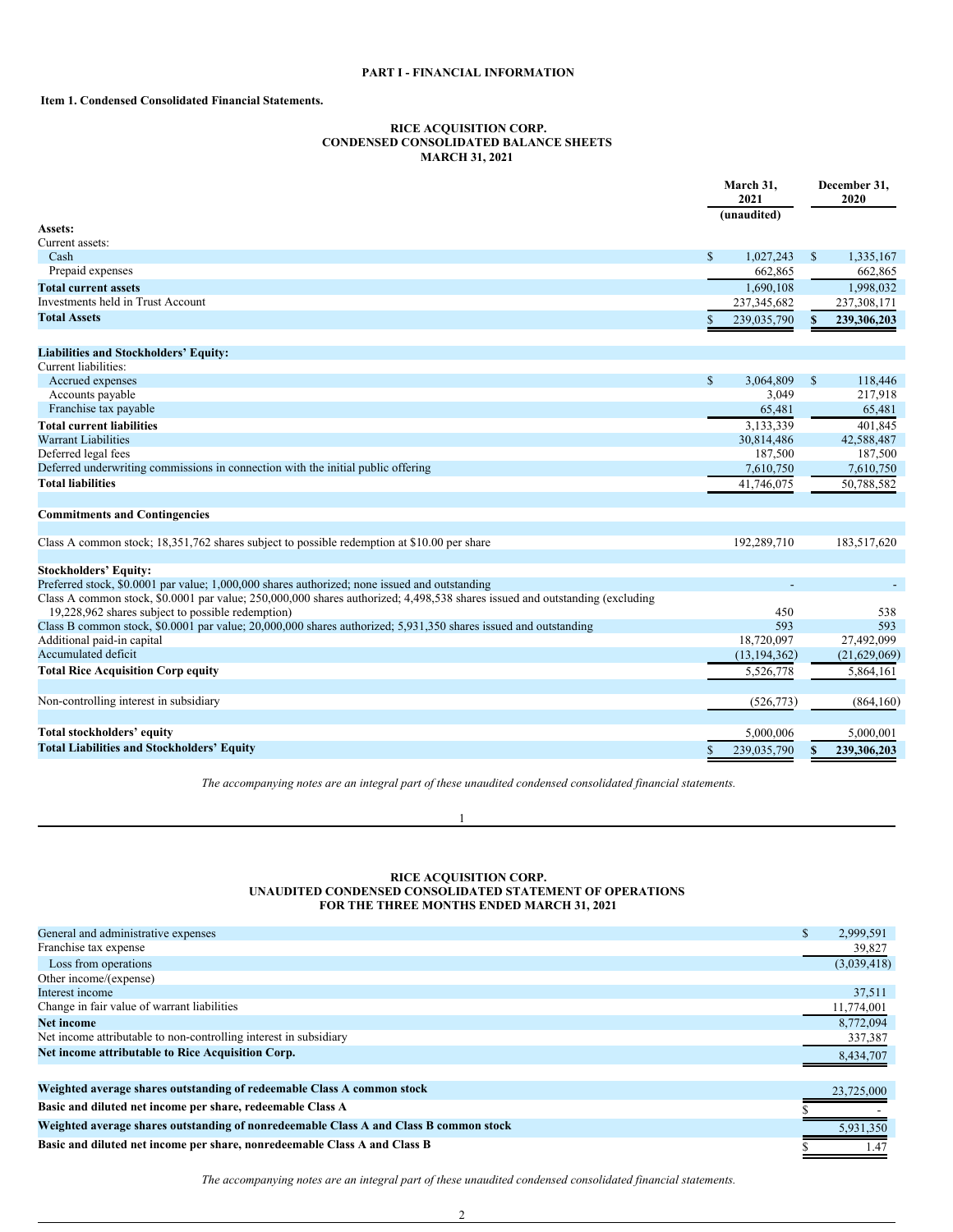### <span id="page-4-0"></span>**RICE ACQUISITION CORP. UNAUDITED CONDENSED CONSOLIDATED STATEMENT OF CHANGES IN STOCKHOLDERS' DEFICIT FOR THE THREE MONTHS ENDED MARCH 31, 2021**

|                                    |               |                |        |                |            |        |                            |                  |  | Non-         |             |               |
|------------------------------------|---------------|----------------|--------|----------------|------------|--------|----------------------------|------------------|--|--------------|-------------|---------------|
|                                    |               |                |        | Common Stock   | Additional |        | controlling<br>Interest in |                  |  | <b>Total</b> |             |               |
|                                    |               | <b>Class A</b> |        | <b>Class B</b> |            |        |                            |                  |  | Paid-In      | Accumulated | Stockholders' |
|                                    | <b>Shares</b> |                | Amount | <b>Shares</b>  |            | Amount | Capital                    | Deficit          |  | subsidiary   |             | <b>Equity</b> |
| <b>Balance - December 31, 2020</b> | 5,375,738     |                | 538    | 5,931,350      |            | 593    | \$27,492,099               | \$(21,629,069)   |  | (864,160)    |             | 5,000,001     |
| Change in Class A Common stock     |               |                |        |                |            |        |                            |                  |  |              |             |               |
| subject to redemption              | (877, 200)    |                | 88     |                |            |        | (8,772,002)                |                  |  |              |             | (8,772,090)   |
| Net income                         |               |                |        |                |            |        |                            | 8,434,707        |  | 337,387      |             | 8,772,094     |
| <b>Balance - March 31, 2021</b>    | 4,498,538     |                | 450    | 5,931,350      |            | 593    | \$18,720,097               | \$(13, 194, 362) |  | (526, 773)   |             | 5,000,006     |

*The accompanying notes are an integral part of these unaudited condensed consolidated financial statements.*

<span id="page-4-1"></span>3

### **RICE ACQUISITION CORP. UNAUDITED CONDENSED CONSOLIDATED STATEMENT OF CASH FLOWS FOR THE THREE MONTHS ENDED MARCH 31, 2021**

| <b>Cash Flows from Operating Activities:</b>                                  |               |              |
|-------------------------------------------------------------------------------|---------------|--------------|
| Net income                                                                    | $\mathcal{L}$ | 8,772,094    |
| Adjustments to reconcile net income to net cash used in operating activities: |               |              |
| Change in fair value of warrant liabilities                                   |               | (11,774,001) |
| Interest earned on securities held in Trust Account                           |               | (37,511)     |
| Changes in operating assets and liabilities:                                  |               |              |
| Accounts payable                                                              |               | (214, 869)   |
| Accrued expenses                                                              |               | 2,946,363    |
| Net cash used in operating activities                                         |               | (307, 924)   |
|                                                                               |               |              |
| Net change in cash                                                            |               | (307, 924)   |
| Cash - beginning of the period                                                |               | 1,335,167    |
| Cash - end of the period                                                      |               | 1,027,243    |
| Supplemental disclosure of noncash financing activities:                      |               |              |
| Change in value of Class A common stock subject to redemption                 |               | 8,772,090    |

*The accompanying notes are an integral part of these unaudited condensed consolidated financial statements.*

<span id="page-4-2"></span> $\Delta$ 

## **RICE ACQUISITION CORP. NOTES TO UNAUDITED CONDENSED CONSOLIDATED FINANCIAL STATEMENTS**

## **Note 1—Description of Organization, Business Operations and Basis of Presentation**

Rice Acquisition Corp. is a blank check company incorporated in Delaware on September 1, 2020. As used herein, "the Company" or "Rice" refer to Rice Acquisition Corp. and its majority-owned and controlled operating subsidiary, Rice Acquisition Holdings LLC (the "RAC OpCo"), unless the context indicates otherwise. The Company was formed for the purpose of effecting a merger, capital stock exchange, asset acquisition, stock purchase, reorganization or similar business combination with one or more businesses (the "Business Combination"). The Company is an emerging growth company and, as such, the Company is subject to all of the risks associated with emerging growth companies.

As of March 31, 2021, the Company had not commenced any operations. All activity for the three months ended March 31, 2021 relates to the search for a prospective initial Business Combination. The Company will not generate any operating revenues until after the completion of its initial Business Combination, at the earliest. The Company will generate non-operating income in the form of interest income on cash, cash equivalents and investments from the proceeds derived from the Initial Public Offering. The Company has selected December 31 as its fiscal year end.

The Company's sponsor is Rice Acquisition Sponsor LLC, a Delaware limited liability company (the "Sponsor"). The registration statement for the Company's Initial Public Offering was declared effective on October 21, 2020. On October 26, 2020, the Company consummated its Initial Public Offering of 23,725,000 units (each, a "Unit" and collectively, the "Units"), including 2,225,000 additional Units that were issued pursuant to the underwriters' partial exercise of their over-allotment option (the "Over-Allotment Units"), at \$10.00 per Unit, generating gross proceeds of approximately \$237.3 million, and incurring offering costs of approximately \$12.5 million, inclusive of \$7.6 million in deferred underwriting commissions (Note 5).

Simultaneously with the closing of the Initial Public Offering, the Company consummated the private placement ("Private Placement") of 6,771,000 warrants (each, a "Private Placement Warrant" and collectively, the "Private Placement Warrants") to the Sponsor and Atlas Point Energy Infrastructure Fund, LLC ("Atlas Point Fund"), at a price of \$1.00 per Private Placement Warrant, generating gross proceeds to the Company of approximately \$6.8 million (Note 4). Each Private Placement Warrant is exercisable to purchase one share of Rice's Class A common stock or, in certain circumstances, one Class A Unit of RAC OpCo together with a corresponding number of shares of Rice's non-economic Class B common stock.

Following the Initial Public Offering, the Public Stockholders (as defined below) hold a direct economic equity ownership interest in Rice in the form of shares of Class A common stock, and an indirect ownership interest in RAC OpCo through Rice's ownership of Class A Units of RAC OpCo. By contrast, the Initial Stockholders (as defined below) own direct economic interests in RAC OpCo in the form of Class B Units and a corresponding non-economic voting equity interest in Rice in the form of shares of Class B common stock, as well as a small direct interest through the Sponsor Shares (as defined in Note 4). Sponsor Shares were purchased for \$10.00 each and, in the absence of an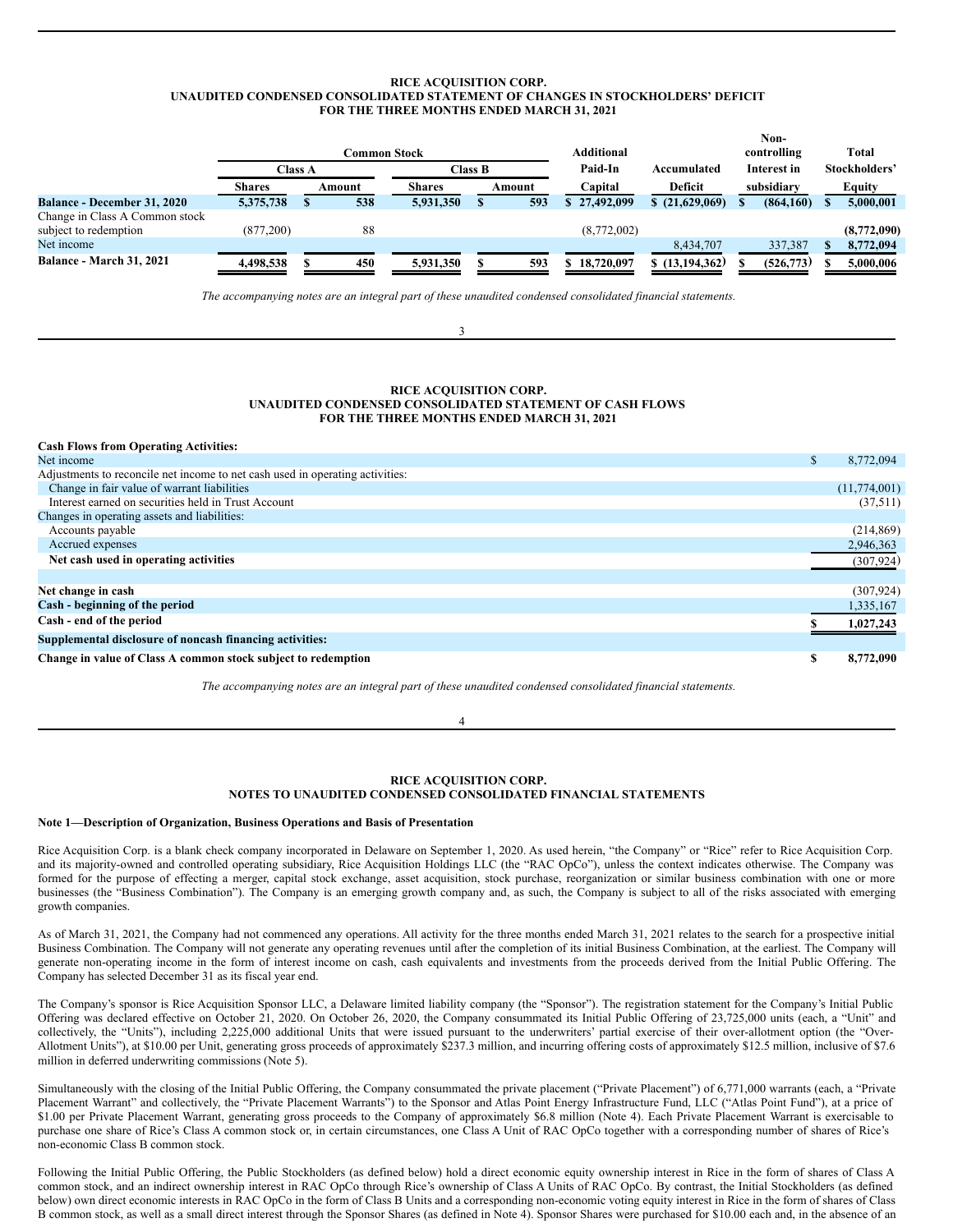initial Business Combination, will generally participate in liquidation or other payments on a pari passu basis with the Public Shares (as defined below). However, given the relatively de minimis number of Sponsor Shares relative to Public Shares, in many cases the economic, governance or other effects of the Sponsor Shares are not material to the holders of Class A common stock or warrants, and for simplicity, portions of this disclosure may not fully describe or reflect these immaterial effects.

Upon the closing of the Initial Public Offering and the Private Placement, approximately \$237.3 million of the net proceeds of the sale of the Units in the Initial Public Offering and the sale of the Private Placement Warrants in the Private Placement were placed in a trust account ("Trust Account") located in the United States with Continental Stock Transfer & Trust Company acting as trustee, and invested only in U.S. "government securities" within the meaning of Section 2(a)(16) of the Investment Company Act (as defined below) having a maturity of 185 days or less or in money market funds meeting certain conditions under Rule 2a-7 promulgated under the Investment Company Act which invest only in direct U.S. government treasury obligations, as determined by the Company, until the earlier of: (i) the completion of a Business Combination and (ii) the distribution of the Trust Account as described below.

### **RICE ACQUISITION CORP. NOTES TO UNAUDITED CONDENSED CONSOLIDATED FINANCIAL STATEMENTS**

The Company's management has broad discretion with respect to the specific application of the net proceeds of the Initial Public Offering and the sale of the Private Placement Warrants, although substantially all of the net proceeds are intended to be applied generally toward consummating a Business Combination. There is no assurance that the Company will be able to complete a Business Combination successfully. The Company must complete one or more initial Business Combinations having an aggregate fair market value of at least 80% of the net assets held in the Trust Account (excluding the amount of any deferred underwriting discount held in Trust) at the time of the agreement to enter into the initial Business Combination. However, the Company will only complete a Business Combination if the post-business combination company controls 50% or more of the voting securities of the target or is otherwise not required to register as an investment company under the Investment Company Act of 1940, as amended (the "Investment Company Act").

The Company will provide the holders (the "Public Stockholders") of the Company's Public Shares with the opportunity to redeem all or a portion of their Public Shares upon the completion of a Business Combination either (i) in connection with a stockholder meeting called to approve the Business Combination or (ii) by means of a tender offer. Unless otherwise stated herein, the term "Public Shares" includes the 2,500 shares of Class A common stock, par value \$0,0001 per share, of the Company held by the Sponsor and forming part of the Sponsor Shares. The decision as to whether the Company will seek stockholder approval of a Business Combination or conduct a tender offer will be made by the Company, solely in its discretion. The Public Stockholders will be entitled to redeem their Public Shares for a pro rata portion of the amount then held in the Trust Account (initially anticipated to be \$10.00 per Public Share). The per-share amount to be distributed to Public Stockholders who redeem their Public Shares will not be reduced by the deferred underwriting commissions the Company will pay to the underwriters (as discussed in Note 5). These Public Shares will be recorded at a redemption value and classified as temporary equity upon the completion of the Initial Public Offering in accordance with the Financial Accounting Standards Board's ("FASB") Accounting Standards Codification ("ASC") Topic 480 "Distinguishing Liabilities from Equity." The Company will proceed with a Business Combination if a majority of the shares voted are voted in favor of the Business Combination. The Company will not redeem the Public Shares in an amount that would cause its net tangible assets to be less than \$5,000,001. If a stockholder vote is not required by law and the Company does not decide to hold a stockholder vote for business or other reasons, the Company will, pursuant to its Amended and Restated Certificate of Incorporation (the "Amended and Restated Certificate of Incorporation"), conduct the redemptions pursuant to the tender offer rules of the U.S. Securities and Exchange Commission ("SEC") and file tender offer documents with the SEC prior to completing a Business Combination. If, however, stockholder approval of the transaction is required by law, or the Company decides to obtain stockholder approval for business or legal reasons, the Company will offer to redeem shares in conjunction with a proxy solicitation pursuant to the proxy rules and not pursuant to the tender offer rules. Additionally, each public stockholder may elect to redeem their Public Shares irrespective of whether they vote for or against the proposed transaction. If the Company seeks stockholder approval in connection with a Business Combination, the Initial Stockholders (as defined below) have agreed to vote their Founder Shares (as defined below in Note 4), Sponsor Shares and any Public Shares purchased during or after the Initial Public Offering in favor of a Business Combination. In addition, the Initial Stockholders have agreed to waive their redemption rights with respect to their Founder Shares and Public Shares in connection with the completion of a Business Combination.

The Amended and Restated Certificate of Incorporation provides that a Public Stockholder, together with any affiliate of such stockholder or any other person with whom such stockholder is acting in concert or as a "group" (as defined under Section 13 of the Securities Exchange Act of 1934, as amended (the "Exchange Act")), will be restricted from redeeming its shares with respect to more than an aggregate of 20% or more of the Public Shares, without the prior consent of the Company.

If the Company is unable to complete a Business Combination within 24 months from the closing of the Initial Public Offering, or October 26, 2022 (the "Combination Period"), the Company will (i) cease all operations except for the purpose of winding up, (ii) as promptly as reasonably possible but not more than ten business days thereafter, redeem the Public Shares, at a per-share price, payable in cash, equal to the aggregate amount then on deposit in the Trust Account including interest earned on the funds held in the Trust Account and not previously released to pay franchise and income taxes of the Company or RAC OpCo (less up to \$100,000 of interest to pay dissolution expenses), divided by the number of then outstanding Public Shares and Class A Units of RAC OpCo (other than those held by Rice), which redemption will completely extinguish Public Stockholders' rights as stockholders (including the right to receive further liquidating distributions, if any), subject to applicable law, and (iii) as promptly as reasonably possible following such redemption, subject to the approval of the remaining stockholders and the board of directors, dissolve and liquidate, subject in each case to the Company's obligations under Delaware law to provide for claims of creditors and the requirements of other applicable law.

#### 6

## **RICE ACQUISITION CORP. NOTES TO UNAUDITED CONDENSED CONSOLIDATED FINANCIAL STATEMENTS**

The Sponsor, Atlas Point Fund and the Company's officers and directors (the "Initial Stockholders") have agreed (i) that any Founder Shares and Sponsor Shares held by them will not be entitled to redemption rights, and they will waive any such redemption rights for any Public Shares held by them, in connection with the completion of the initial Business Combination, (ii) that any Founder Shares and Sponsor Shares held by them will not be entitled to redemption rights, and they will waive any such redemption rights for any Public Shares held by them, in connection with a stockholder vote to amend our amended and restated certificate of incorporation in a manner that would affect the substance or timing of the Company's obligation to redeem 100% of the Public Shares if the Company have not consummated the initial Business Combination within the Combination Period, (iii) that any Founder Shares held by them are subject to forfeiture, and thus will not be entitled to liquidating distributions from the Trust Account, and they will waive any such rights to liquidating distributions for any Founder Shares, if the Company fails to complete the initial Business Combination within the Combination Period (although they will be entitled to liquidating distributions from the Trust Account with respect to any Public Shares and Sponsor Shares they hold if the Company fails to complete the initial Business Combination within the Combination Period), and (iv) in certain limited circumstances the Class B Units of RAC OpCo will have more limited rights to current or liquidating distributions from the Company.

The underwriters agreed to waive their rights to the deferred underwriting commission (see Note 5) held in the Trust Account in the event the Company does not complete a Business Combination within the Combination Period and subsequently liquidates and, in such event, such amounts will be included with the other funds held in the Trust Account that will be available to fund the redemption of the Public Shares and Sponsor Shares. In the event of such distribution, it is possible that the per share value of the residual assets remaining available for distribution (including Trust Account assets) will be only \$10.00. In order to protect the amounts held in the Trust Account, the Sponsor has agreed to be liable to the Company if and to the extent any claims by a third party (except for the Company's independent registered public accounting firm) for services rendered or products sold to the Company, or a prospective target business with which the Company has entered into a letter of intent, confidentiality or other similar agreement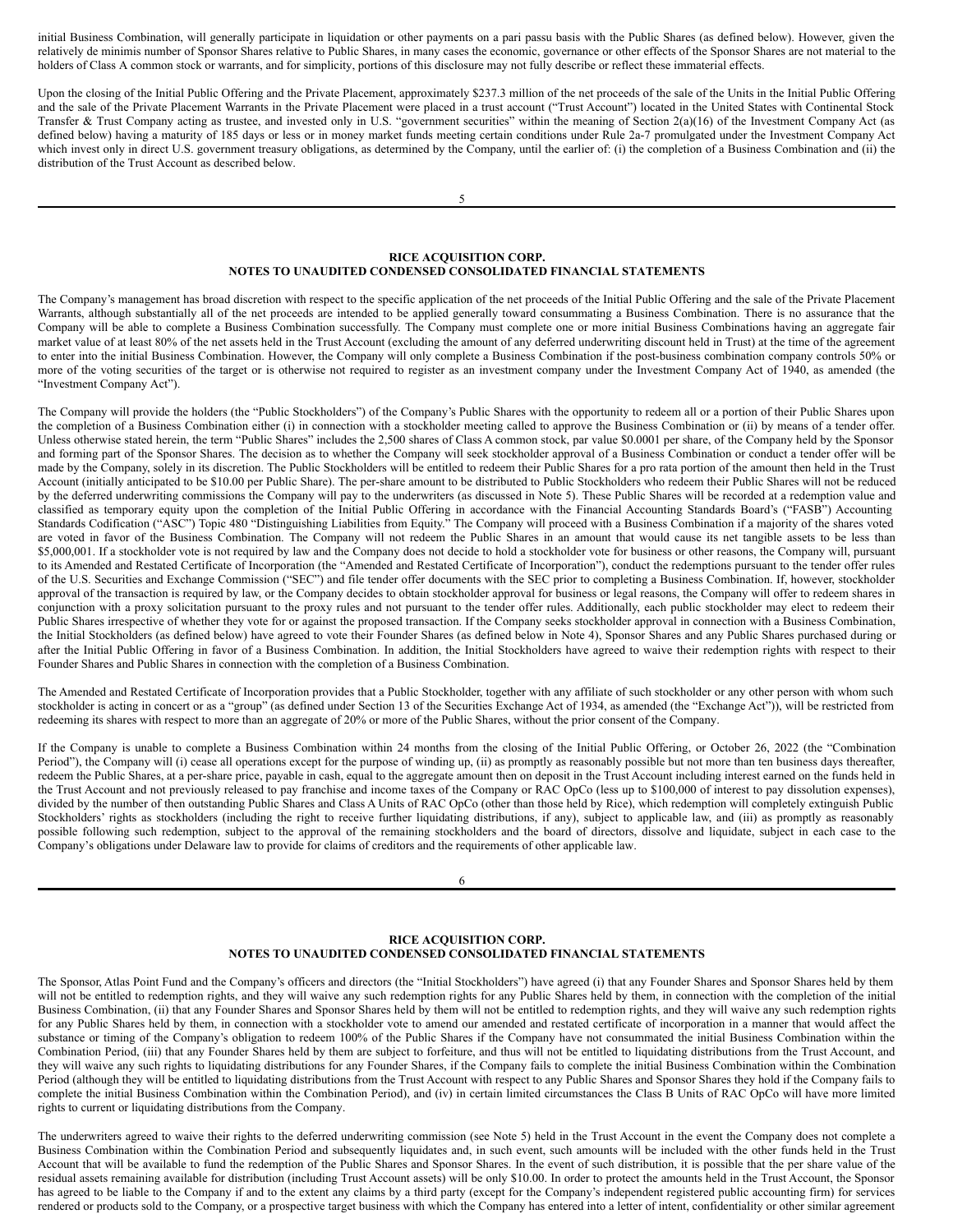or business combination agreement (a "Target"), reduce the amount of funds in the Trust Account to below the lesser of (i) \$10.00 per Public Share or Class A Unit of RAC OpCo not held by Rice and (ii) the actual amount per Public Share or Class A Unit of RAC OpCo not held by Rice held in the Trust Account as of the date of the liquidation of the Trust Account, if less than \$10.00 per Public Share or Class A Unit of RAC OpCo not held by Rice due to reductions in the value of the trust assets, less taxes payable, provided that such liability will not apply to any claims by a third party or Target that executed a waiver of any and all rights to the monies held in the Trust Account (whether or not such waiver is enforceable), nor will it apply to any claims under the Company's indemnity of the underwriters of the Initial Public Offering against certain liabilities, including liabilities under the Securities Act of 1933, as amended (the "Securities Act"). The Company will seek to reduce the possibility that the Sponsor will have to indemnify the Trust Account due to claims of creditors by endeavoring to have all vendors, service providers (except for the Company's independent registered public accounting firm), prospective target businesses or other entities with which the Company does business, execute agreements with the Company waiving any right, title, interest or claim of any kind in or to monies held in the Trust Account.

### *Basis of Presentation*

The accompanying unaudited condensed consolidated financial statements of the Company have been prepared in accordance with United States generally accepted accounting principles ("GAAP") for interim financial information and Article 8 of Regulation S-X. Accordingly, they do not include all of the information and footnotes required by GAAP. In the opinion of management, all adjustments (consisting of normal accruals) considered for a fair presentation have been included. The interim operating results for the three months ended March 31, 2021 are not necessarily indicative of the results that may be expected for the year ending December 31, 2021 or any future interim periods.

The accompanying unaudited condensed consolidated financial statements should be read in conjunction with the Company's Amendment No. 1 to Annual Report on Form 10- K for the year ended December 31, 2020 as filed with the SEC on May 13, 2021, which contains the audited financial statements and notes thereto. The financial information as of December 31, 2020 is derived from the audited financial statements presented in the Company's Amendment No. 1 to Annual Report on Form 10-K for the year ended December 31, 2020.

7

## **RICE ACQUISITION CORP. NOTES TO UNAUDITED CONDENSED CONSOLIDATED FINANCIAL STATEMENTS**

#### *Emerging Growth Company*

The Company is an "emerging growth company," as defined in Section 2(a) of the Securities Act, as modified by the Jumpstart Our Business Startups Act of 2012 (the "JOBS Act"), and it may take advantage of certain exemptions from various reporting requirements that are applicable to other public companies that are not emerging growth companies including, but not limited to, not being required to comply with the auditor attestation requirements of Section 404 of the Sarbanes-Oxley Act of 2002, reduced disclosure obligations regarding executive compensation in its periodic reports and proxy statements, and exemptions from the requirements of holding a nonbinding advisory vote on executive compensation and stockholder approval of any golden parachute payments not previously approved.

Further, Section 102(b)(1) of the JOBS Act exempts emerging growth companies from being required to comply with new or revised financial accounting standards until private companies (that is, those that have not had a Securities Act registration statement declared effective or do not have a class of securities registered under the Exchange Act) are required to comply with the new or revised financial accounting standards. The JOBS Act provides that an emerging growth company can elect to opt out of the extended transition period and comply with the requirements that apply to non-emerging growth companies but any such an election to opt out is irrevocable. The Company has elected not to opt out of such extended transition period, which means that when a standard is issued or revised and it has different application dates for public or private companies, the Company, as an emerging growth company, can adopt the new or revised standard at the time private companies adopt the new or revised standard.

This may make comparison of the Company's condensed consolidated financial statements with another public company that is neither an emerging growth company nor an emerging growth company that has opted out of using the extended transition period difficult or impossible because of the potential differences in accounting standards used.

#### *Risk and Uncertainties*

On January 30, 2020, the World Health Organization ("WHO") announced a global health emergency because of a new strain of coronavirus (the "COVID-19 outbreak"). In March 2020, the WHO classified the COVID-19 outbreak as a pandemic, based on the rapid increase in exposure globally. The full impact of the COVID-19 outbreak continues to evolve. The impact of the COVID-19 outbreak on the Company's results of operations, financial position and cash flows will depend on future developments, including the duration and spread of the outbreak and related advisories and restrictions. These developments and the impact of the COVID-19 outbreak on the financial markets and the overall economy are highly uncertain and cannot be predicted. If the financial markets and/or the overall economy are impacted for an extended period, the Company's results of operations, financial position and cash flows may be materially adversely affected. Additionally, the Company's ability to complete an initial Business Combination may be materially adversely affected due to significant governmental measures being implemented to contain the COVID-19 outbreak or treat its impact, including travel restrictions, the shutdown of businesses and quarantines, among others, which may limit the Company's ability to have meetings with potential investors or affect the ability of a potential target company's personnel, vendors and service providers to negotiate and consummate an initial Business Combination in a timely manner. The Company's ability to consummate an initial Business Combination may also be dependent on the ability to raise additional equity and debt financing, which may be impacted by the COVID-19 outbreak and the resulting market downturn.

#### *Liquidity and Capital Resources*

As of March 31, 2021, we had approximately \$1.0 million in our operating bank account and a working capital deficit of approximately \$1.4 million.

The Company's liquidity needs to date had been satisfied through the payment of \$26,000 from the Sponsor to purchase the Founder Shares and Sponsor Shares (see Note 4), the loan under the Note of approximately \$290,000 (see Note 4), and the net proceeds from the consummation of the Private Placement not held in the Trust Account. The Company repaid the Note in full on November 10, 2020. In addition, in order to finance transaction costs in connection with a Business Combination, the Company's officers, directors and initial stockholders may, but are not obligated to, provide the Company Working Capital Loans (see Note 4). As of March 31, 2021, there were no amounts outstanding under any Working Capital Loans.

Based on the foregoing, management believes that the Company will have sufficient working capital and borrowing capacity to meet its needs through the earlier of the consummation of a Business Combination or one year from this filing, and management has the intent and ability to support the Company through such time period. Over this time period, the Company will be using the funds held outside of the Trust Account for paying existing accounts payable, identifying and evaluating prospective initial Business Combination candidates, performing due diligence on prospective target businesses, paying for travel expenditures, selecting the target business to merge with or acquire, and structuring, negotiating and consummating the Business Combination.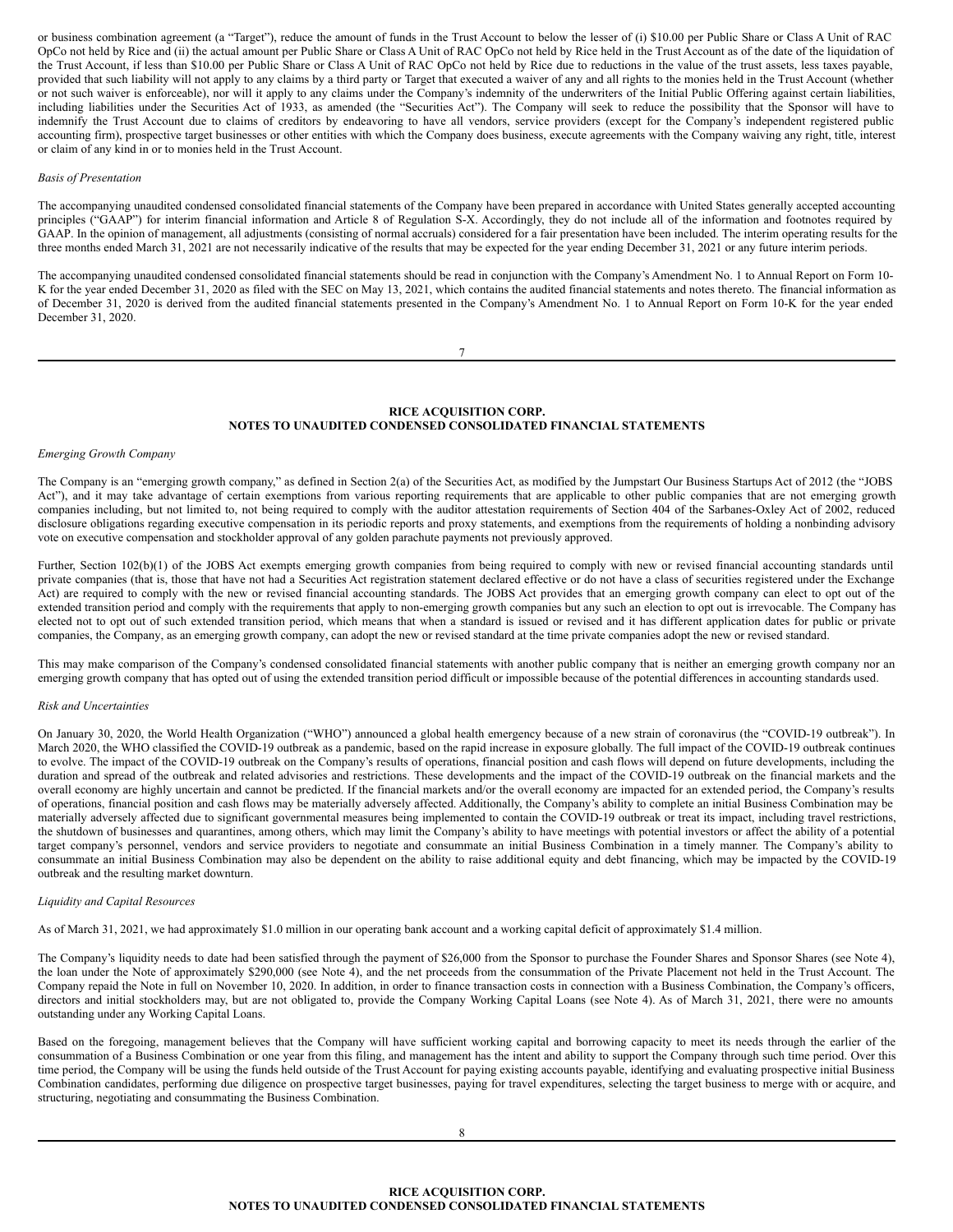#### **Note 2—Summary of Significant Accounting Policies**

#### *Principles of Consolidation and Financial Statement Presentation*

The unaudited condensed consolidated financial statements include the accounts of the Company and its majority-owned and controlled operating subsidiary after elimination of all intercompany transactions and balances as of March 31, 2021. The ownership interest of noncontrolling participants in the operating subsidiary is included as a separate component of stockholders' deficit. The noncontrolling participants' share of the net loss is included as "Net loss attributable to noncontrolling interest in subsidiary" on the accompanying unaudited condensed consolidated statement of operations.

#### *Use of Estimates*

The preparation of financial statements in conformity with GAAP requires the Company's management to make estimates and assumptions that affect the reported amounts of assets and liabilities and disclosure of contingent assets and liabilities at the date of the financial statements. Making estimates requires management to exercise significant judgment. It is at least reasonably possible that the estimate of the effect of a condition, situation or set of circumstances that existed at the date of the condensed consolidated financial statements, which management considered in formulating its estimate, could change in the near term due to one or more future confirming events. One of the more significant accounting estimates included in these financial statements is the determination of the fair value of the warrant liability. Accordingly, the actual results could differ significantly from those estimates.

#### *Cash and Cash Equivalents*

The Company considers all short-term investments with an original maturity of three months or less when purchased to be cash equivalents. There are no cash equivalents as of March 31, 2021.

## *Investments Held in Trust Account*

Upon the closing of the Initial Public Offering and the Private Placement, the Company was required to place net proceeds of the Initial Public Offering and certain of the proceeds of the Private Placement in a Trust Account, which may be invested in U.S. government securities, within the meaning set forth in Section 2(a)(16) of the Investment Company Act, with a maturity of 185 days or less, or in money market funds meeting certain conditions under Rule 2a-7 promulgated under the Investment Company Act which invest only in direct U.S. government treasury obligations, as determined by management of the Company, until the earlier of: (i) the completion of a Business Combination and (ii) the distribution of the Trust Account. Investments held in Trust Account are classified as trading securities, which are presented on the balance sheet at fair value at the end of each reporting period. Gains and losses resulting from the change in fair value of investments held in Trust Account are included in gain on marketable securities, dividends and interest held in Trust Account in the accompanying statement of operations. The estimated fair values of investments held in Trust Account are determined using available market information, other than for investments in open-ended money market funds with published daily net asset values ("NAV"), in which case the Company uses NAV as a practical expedient to fair value. The NAV on these investments is typically held constant at \$1.00 per unit.

#### *Fair Value of Financial Instruments*

The fair value of the Company's assets and liabilities, which qualify as financial instruments under ASC 820, "Fair Value Measurements and Disclosures," approximates the carrying amounts represented in the balance sheet.

#### *Deferred Of ering Costs Associated with the Initial Public Of ering*

Deferred offering costs consisted of legal, accounting, underwriting fees and other costs incurred through the balance sheet date that were directly related to the Initial Public Offering and that were charged to shareholder's deficit upon the completion of the Initial Public Offering on October 26, 2020.

## *Net Income Per Share of Common Stock*

The Company complies with accounting and disclosure requirements of ASC Topic 260, "Earnings Per Share." Net income per share is computed by dividing net income by the weighted average number of shares of common stock outstanding during the period. As of March 31 2021, the Company did not have any dilutive securities and other contracts that could, potentially, be exercised or converted into shares of common stock and then share in the earnings of the Company. As a result, diluted income per share is the same as basic income per share for the period presented.

#### *Income Taxes*

The Company follows the asset and liability method of accounting for income taxes under ASC Topic 740, "Income Taxes." Deferred tax assets and liabilities are recognized for the estimated future tax consequences attributable to differences between the financial statement carrying amounts of existing assets and liabilities and their respective tax bases. Deferred tax assets and liabilities are measured using enacted tax rates expected to apply to taxable income in the years in which those temporary differences are expected to be recovered or settled. The effect on deferred tax assets and liabilities of a change in tax rates is recognized in income in the period that included the enactment date. Valuation allowances are established, when necessary, to reduce deferred tax assets to the amount expected to be realized. Deferred tax assets were immaterial as of March 31, 2021.

$$
9 \\
$$

## **RICE ACQUISITION CORP. NOTES TO UNAUDITED CONDENSED CONSOLIDATED FINANCIAL STATEMENTS**

FASB ASC Topic 740 prescribes a recognition threshold and a measurement attribute for the financial statement recognition and measurement of tax positions taken or expected to be taken in a tax return. For those benefits to be recognized, a tax position must be more likely than not to be sustained upon examination by taxing authorities. There were no unrecognized tax benefits as of March 31, 2021. The Company recognizes accrued interest and penalties related to unrecognized tax benefits as income tax expense. No amounts were accrued for the payment of interest and penalties as of March 31, 2021. The Company is currently not aware of any issues under review that could result in significant payments, accruals or material deviation from its position. The Company is subject to income tax examinations by major taxing authorities since inception.

The provision for income taxes was immaterial for the three months ended March 31, 2021.

#### *Recent Accounting Pronouncements*

In August 2020, the FASB issued Accounting Standard Update (the "ASU") No. 2020-06, Debt—Debt with Conversion and Other Options (Subtopic 470-20) and Derivatives and Hedging—Contracts in Entity's Own Equity (Subtopic 815-40): Accounting for Convertible Instruments and Contracts in an Entity's Own Equity, which simplifies accounting for convertible instruments by removing major separation models required under current GAAP. The ASU also removes certain settlement conditions that are required for equity-linked contracts to qualify for the derivative scope exception and it also simplifies the diluted earnings per share calculation in certain areas. The Company early adopted the ASU on January 1, 2021. Adoption of the ASU did not impact the Company's financial position, results of operations or cash flows.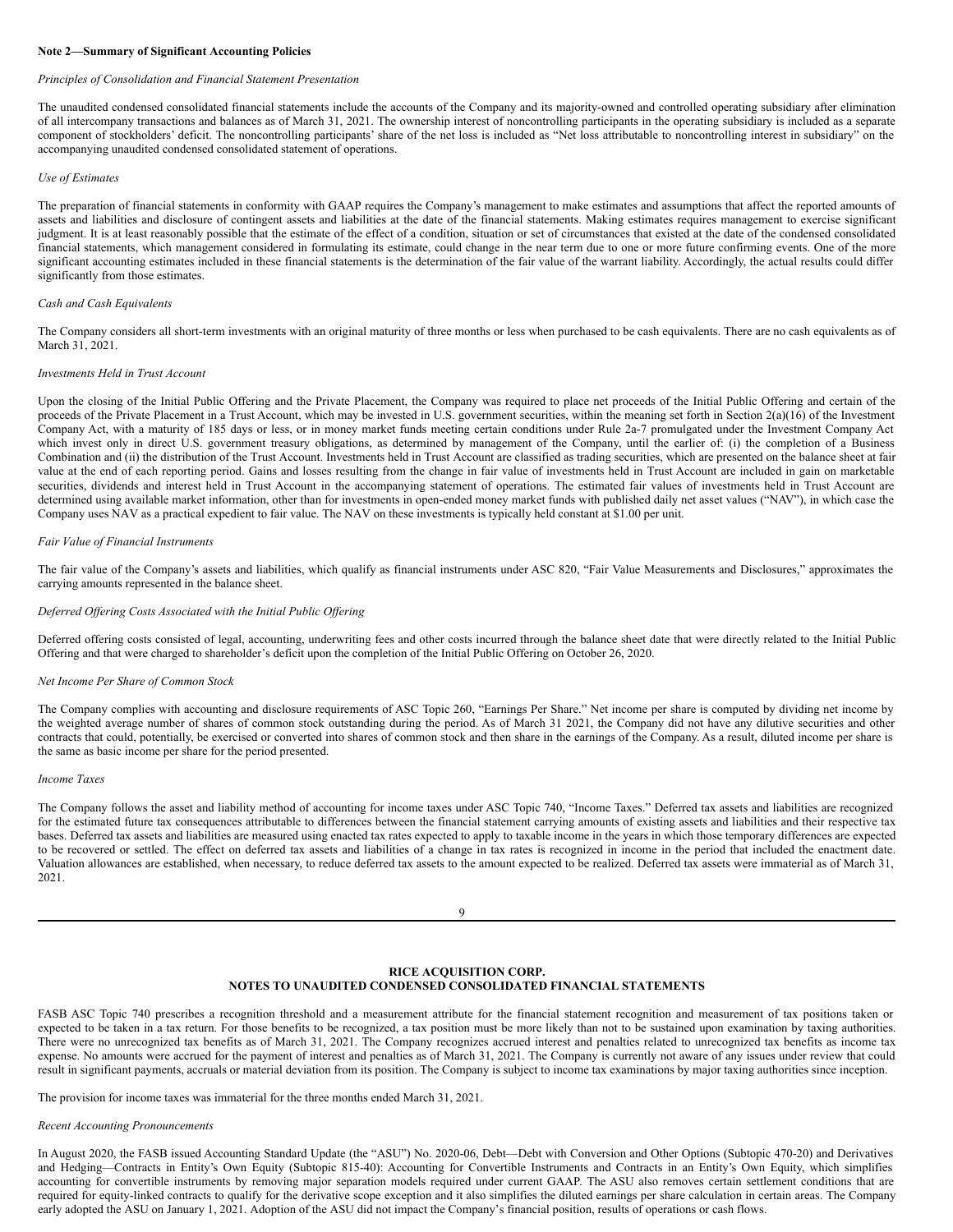Management does not believe that any other recently issued, but not yet effective, accounting pronouncement if currently adopted would have a material effect on the Company's condensed consolidated financial statements.

## **Note 3—Initial Public Offering**

On October 26, 2020, the Company consummated its Initial Public Offering of 23,725,000 Units, including 2,225,000 Over-Allotment Units that were issued pursuant to the underwriters' partial exercise of their over-allotment option, at \$10.00 per Unit, generating gross proceeds of approximately \$237.3 million, and incurring offering costs of approximately \$12.5 million, inclusive of \$7.6 million in deferred underwriting commissions. Of the 23,725,000 Units sold, affiliates of the Sponsor and Atlas Point Fund had purchased 1,980,000 Units (the "Affiliated Units") and 2,128,500 Units (the "Atlas Units"), respectively, at the Initial Public Offering price. The underwriters did not receive any underwriting discounts or commissions on the 1,980,000 Affiliated Units.

Each Unit consists of one share of Class A common stock and one-half of one redeemable warrant (each, a "Public Warrant"). Each whole Public Warrant entitles the holder to purchase one share of Rice's Class A common stock at a price of \$11.50 per share, subject to adjustment (see Note 6).

### **Note 4—Related Party Transactions**

### *Founder Shares and Sponsor Shares*

In September 2020, the Sponsor paid \$25,000 to cover for certain of expenses of the Company in exchange for issuance of (i) 5,750,100 shares of Rice's Class B common stock, par value \$0.0001 per share, and (ii) 2,500 shares of Rice's Class A common stock, par value \$0.0001 per share. In September 2020, the Sponsor received 5,750,000 Class B Units of RAC OpCo (which are profits interest units only). In October 2020, the Sponsor forfeited 90,000 Class B Units of RAC OpCo, and 30,000 Class B Units of RAC OpCo were issued to each of the independent director nominees. The Sponsor transferred a corresponding number of shares of Class B common stock to the independent director nominees. In October 2020, the Company effected a dividend, resulting in an aggregate of (i) 6,181,350 shares of Rice's Class B common stock, and (ii) 2,500 shares of Rice's Class A common stock outstanding. All shares and associated amounts have been retroactively restated to reflect the dividend. Upon a liquidation of RAC OpCo, distributions generally will be made to the holders of RAC OpCo Units on a pro rata basis, subject to certain limitations with respect to the Class B Units of RAC OpCo, including that, prior to the completion of the initial Business Combination, such Class B Units will not be entitled to participate in a liquidating distribution.

Also, in September 2020, Rice paid \$25,000 to RAC OpCo in exchange for issuance of 2,500 Class A Units of RAC OpCo. In September 2020, the Sponsor received 100 Class A Units of RAC OpCo in exchange for \$1,000.

The Company refers to the 6,181,250 shares of Class B common stock and corresponding number of Class B Units of RAC OpCo (or the Class A Units of RAC OpCo into which such Class B Units will convert) collectively as the "Founder Shares". The Founder Shares consist of Class B Units of RAC OpCo (and any Class A Units of RAC OpCo into which such Class B Units are converted) and a corresponding number of shares of Class B common stock, which together will be exchangeable for shares of Rice's Class A common stock after the time of the initial Business Combination on a one-for-one basis, subject to adjustment as provided herein. The Company refers to the 2,500 shares of Rice's Class A common stock and the 100 Class A Units of RAC OpCo and a corresponding number of shares of Rice's non-economic Class B common stock (which together will be exchangeable into shares of Class A common stock after the initial Business Combination on a one-for-one basis) collectively as the "Sponsor Shares".

$$
10\quad
$$

### **RICE ACQUISITION CORP. NOTES TO UNAUDITED CONDENSED CONSOLIDATED FINANCIAL STATEMENTS**

Upon the closing of the Initial Public Offering, the Sponsor forfeited 309,063 Class B Units of RAC OpCo, and 309,063 Class B Units of RAC OpCo were issued to Atlas Point Fund. The Sponsor transferred a corresponding number of shares of Class B common stock to Atlas Point Fund.

The Initial Stockholders agreed to forfeit up to 806,250 Founder Shares to the extent that the over-allotment option is not exercised in full by the underwriters, so that the Founder Shares will represent 20.0% of the Company's issued and outstanding shares after the Initial Public Offering (excluding the Sponsor Shares). On October 26, 2020, the underwriters partially exercised the over-allotment option to purchase as additional 2,225,000 Units; thus, only 250,000 Founder Shares remained subject to forfeiture. On December 5, 2020, the remaining unexercised over-allotment expired unused and therefore the remaining 250,000 shares of Class B common stock were forfeited.

The Class B Units of RAC OpCo will convert into Class A Units of RAC OpCo in connection with the initial Business Combination on a one-for-one basis, subject to adjustment for stock splits, stock dividends, reorganizations, recapitalizations and the like and subject to further adjustment as provided herein. The Founder Shares consist of Class B Units of RAC OpCo (and any Class A Units of RAC OpCo into which such Class B Units are converted) and a corresponding number of shares of Class B common stock, which together will be exchangeable for shares of Class A common stock after the time of the initial Business Combination on a one-for-one basis (subject to adjustment for stock splits, stock dividends, reorganizations, recapitalizations and the like), and subject to further adjustment as provided herein. In the case that additional shares of Class A common stock, or equity-linked securities, are issued or deemed issued in excess of the amounts sold in the Initial Public Offering and related to the closing of the Business Combination (other than the forward purchase securities), the number of Class A Units of RAC OpCo into which the Class B Units of RAC OpCo will convert may be adjusted (unless the holders of a majority of the outstanding Founder Shares agree to waive such adjustment with respect to any such issuance or deemed issuance) so that the number of shares of Class A common stock issuable upon exchange of all Founder Shares will equal, in the aggregate, on an as-exchanged basis, 20% of the sum of the total outstanding shares of Rice's common stock upon completion of the Initial Public Offering, plus all shares of Class A common stock and equity-linked securities issued or deemed issued in connection with the Business Combination (excluding the forward purchase securities and any shares or equity-linked securities issued, or to be issued, to any seller in the Business Combination and excluding the Sponsor Shares). In addition, the number of outstanding shares of Class B common stock will be adjusted through a stock split or stock dividend so that the total number of outstanding shares of Class B common stock corresponds to the total number of Class A Units of RAC OpCo outstanding (other than those held by Rice) plus the total number of Class A Units RAC OpCo into which the Class B Units of RAC OpCo are entitled to convert.

The Initial Stockholders agreed, subject to limited exceptions, not to transfer, assign or sell any of the Founder Shares held by them (and any shares of Class A common stock acquired upon exchange of Founder Shares) until one year after the date of the consummation of the initial Business Combination or earlier if, subsequent to the initial Business Combination, (i) the last sale price of the Class A common stock equals or exceeds \$12.00 per share (as adjusted for stock splits, stock dividends, reorganizations, recapitalizations and the like) for any 20 trading days within any 30-trading day period commencing at least 150 days after the initial Business Combination or (ii) the Company consummates a subsequent liquidation, merger, stock exchange or other similar transaction which results in all of the stockholders having the right to exchange their shares of common stock for cash, securities or other property.

## *Private Placement Warrants*

Simultaneously with the closing of the Initial Public Offering, the Company consummated the Private Placement of 6,771,000 Private Placement Warrants to the Sponsor and Atlas Point Fund, at a price of \$1.00 per Private Placement Warrant, generating gross proceeds to the Company of approximately \$6.8 million.

Each whole Private Placement Warrant is exercisable for a price of \$11.50 to purchase one share of Rice's Class A common stock or, in certain circumstances, one Class A Unit of RAC OpCo together with a corresponding number of shares of Rice's non-economic Class B common stock. A portion of the proceeds from the sale of the Private Placement Warrants was added to the proceeds from the Initial Public Offering held in the Trust Account. If the Company does not complete a Business Combination within the Combination Period, the Private Placement Warrants will expire worthless. The Private Placement Warrants will be non-redeemable and exercisable on a cashless basis so long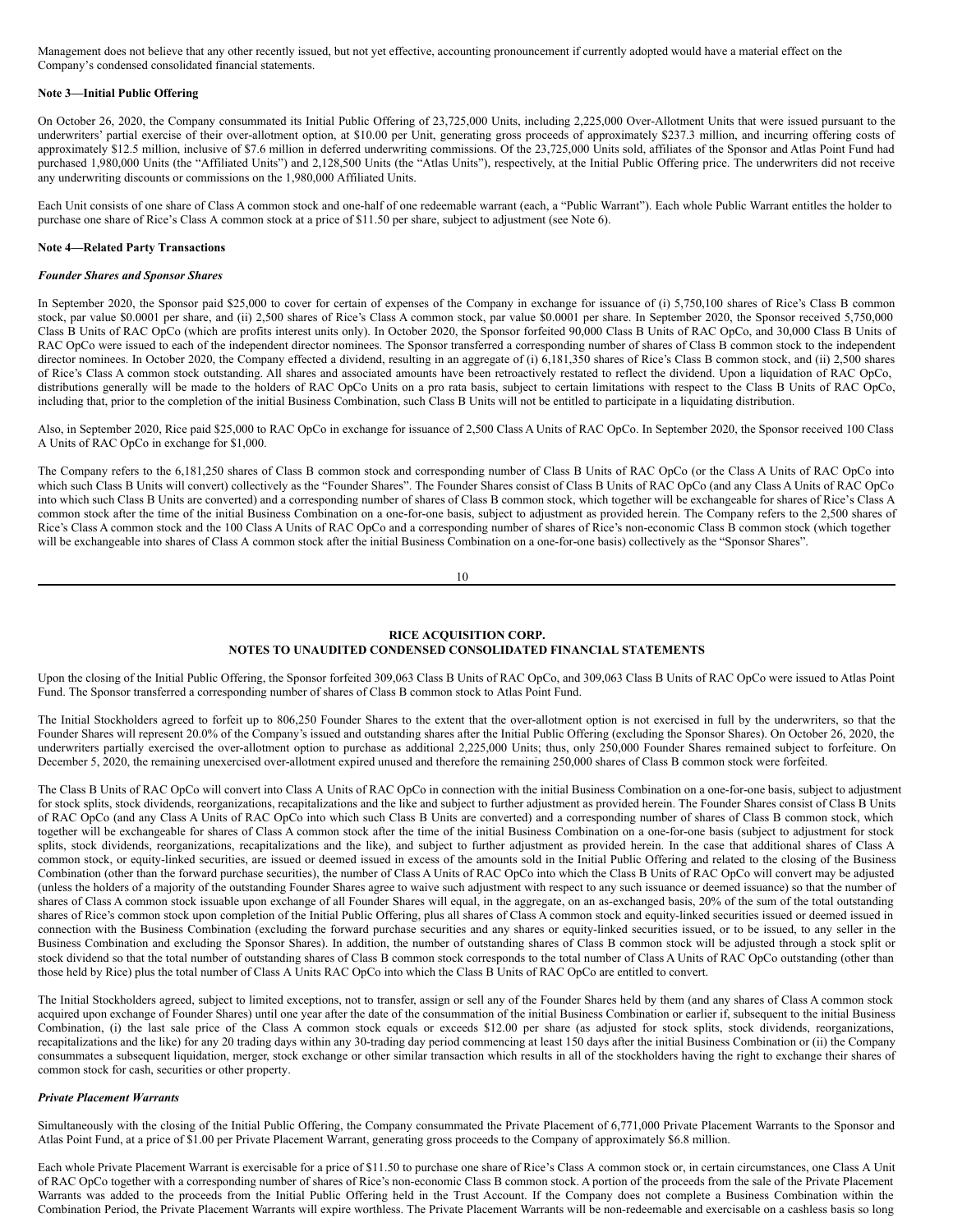as they are held by the Sponsor, Atlas Point Fund or their permitted transferees.

With certain limited exceptions, the Private Placement Warrants and the securities underlying such warrants will not be transferable, assignable or saleable until 30 days after the completion of the initial Business Combination.

11

### **RICE ACQUISITION CORP. NOTES TO UNAUDITED CONDENSED CONSOLIDATED FINANCIAL STATEMENTS**

#### *Related Party Loans*

On September 1, 2020, the Sponsor agreed to loan the Company an aggregate of up to \$300,000 pursuant to a promissory note (the "Note"). This loan is non-interest bearing and payable upon the completion of the Initial Public Offering. The Company borrowed an aggregate of approximately \$290,000 under the Note. The outstanding balance of the Note was paid in full as of November 10, 2020.

In addition, in order to finance transaction costs in connection with a Business Combination, the Sponsor or an affiliate of the Sponsor, or certain of the Company's officers and directors may, but are not obligated to, loan the Company funds as may be required ("Working Capital Loans"). If the Company completes a Business Combination, the Company will repay the Working Capital Loans out of the proceeds of the Trust Account released to the Company. Otherwise, the Working Capital Loans would be repaid only out of funds held outside the Trust Account. In the event that a Business Combination does not close, the Company may use a portion of proceeds held outside the Trust Account to repay the Working Capital Loans but no proceeds held in the Trust Account would be used to repay the Working Capital Loans. The Working Capital Loans would either be repaid upon consummation of a Business Combination or, at the lender's discretion, up to \$1.5 million of such Working Capital Loans may be convertible into warrants of the post Business Combination entity at a price of \$1.00 per warrant. The warrants would be identical to the Private Placement Warrants. Except for the foregoing, the terms of such Working Capital Loans, if any, have not been determined and no written agreements exist with respect to such loans. To date, the Company had no borrowings under the Working Capital Loans.

The Sponsor, officers and directors, or any of their respective affiliates will be reimbursed for any out-of-pocket expenses incurred in connection with activities on the Company's behalf such as identifying potential target businesses and performing due diligence on suitable Business Combinations. The Company's audit committee will review on a quarterly basis all payments that were made to the Sponsor, officers or directors, or their affiliates.

#### *Administrative Support Agreement*

Commencing on the date the Company's securities are first listed on NYSE, the Company agreed to pay the Sponsor a total of \$10,000 per month for office space, utilities, secretarial support and administrative services provided to members of the management team. Upon completion of the initial Business Combination or the Company's liquidation, the Company will cease paying these monthly fees.

## **Note 5—Commitments and Contingencies**

#### *Forward Purchase Agreement*

The Company entered into an amended and restated forward purchase agreement (the "Forward Purchase Agreement") with Atlas Point Fund, pursuant to which Atlas Point Fund, which is a fund managed by CIBC National Trust but is not affiliated with the Company or sponsor, agreed to purchase up to \$75,000,000 of either (i) a number of units (the "forward purchase units"), consisting of one share of Class A common stock (the "forward purchase shares") and one-third of one warrant (the "forward purchase warrants"), for \$10.00 per unit or (ii) a number of forward purchase shares for \$9.67 per share (such forward purchase shares valued at \$9.67 per share or the forward purchase units, as the case may be, the "forward purchase securities"), in a private placement that will close simultaneously with the closing of the Initial Business Combination. The forward purchase warrants will have the same terms as the public warrants and the forward purchase shares will be identical to the shares of Class A common stock included in the units being sold in this offering, except the forward purchase shares and the forward purchase warrants will be subject to transfer restrictions and certain registration rights and the forward purchase units will consist of only one-third of one forward purchase warrant. The funds from the sale of the forward purchase securities may be used as part of the consideration to the sellers in the Initial Business Combination, and any excess funds may be used for the working capital needs of the post-transaction company. This agreement is independent of the percentage of stockholders electing to redeem their public shares and may provide the Company with an increased minimum funding level for the Initial Business Combination. The forward purchase agreement is subject to conditions, including Atlas Point Fund giving the Company its irrevocable written consent to purchase the forward purchase securities no later than five days after the Company notifies it of the Company's intention to meet to consider entering into a definitive agreement for a proposed Business Combination. Atlas Point Fund may grant or withhold its consent to the purchase entirely within its sole discretion. Accordingly, if Atlas Point Fund does not consent to the purchase, it will not be obligated to purchase the forward purchase securities.

12

## **RICE ACQUISITION CORP. NOTES TO UNAUDITED CONDENSED CONSOLIDATED FINANCIAL STATEMENTS**

#### *Registration Rights*

The holders of Founder Shares, Private Placement Warrants and warrants that may be issued upon conversion of Working Capital Loans, if any, (and any shares of Class A common stock issuable upon the exercise of the Private Placement Warrants and warrants that may be issued upon conversion of Working Capital Loans and upon conversion of the Founder Shares) are entitled to registration rights pursuant to a registration rights agreement. The holders of these securities are entitled to make up to three demands, excluding short form demands, that the Company register such securities. In addition, the holders have certain "piggy-back" registration rights with respect to registration statements filed subsequent to the completion of the initial Business Combination. Additionally, pursuant to the Forward Purchase Agreement, the Company agreed to grant certain registration rights to Atlas Point Fund in connection with the issuance of any forward purchase units upon the completion of the Company's Business Combination. The Company will bear the expenses incurred in connection with the registration of such securities.

#### *Underwriting Agreement*

The Company granted the underwriters a 45-day option from the date of Initial Public Offering to purchase up to 3,225,000 additional Units to cover over-allotments, if any, at the Initial Public Offering price less the underwriting discounts and commissions. On October 26, 2020, the underwriters partially exercised the over-allotment option to purchase an additional 2,225,000 Units.

The underwriters were entitled to an underwriting discount of \$0.20 per Unit (excluding the Affiliated Units purchased). As a result of affiliates of the Sponsor purchasing 1,980,000 Units, the Company paid an underwriting discount of approximately \$4.3 million in the aggregate upon the closing of the Initial Public Offering. In addition, the underwriters will be entitled to a deferred fee of \$0.35 per Unit (excluding the Affiliated Units), or approximately \$7.6 million in the aggregate. The deferred fee will become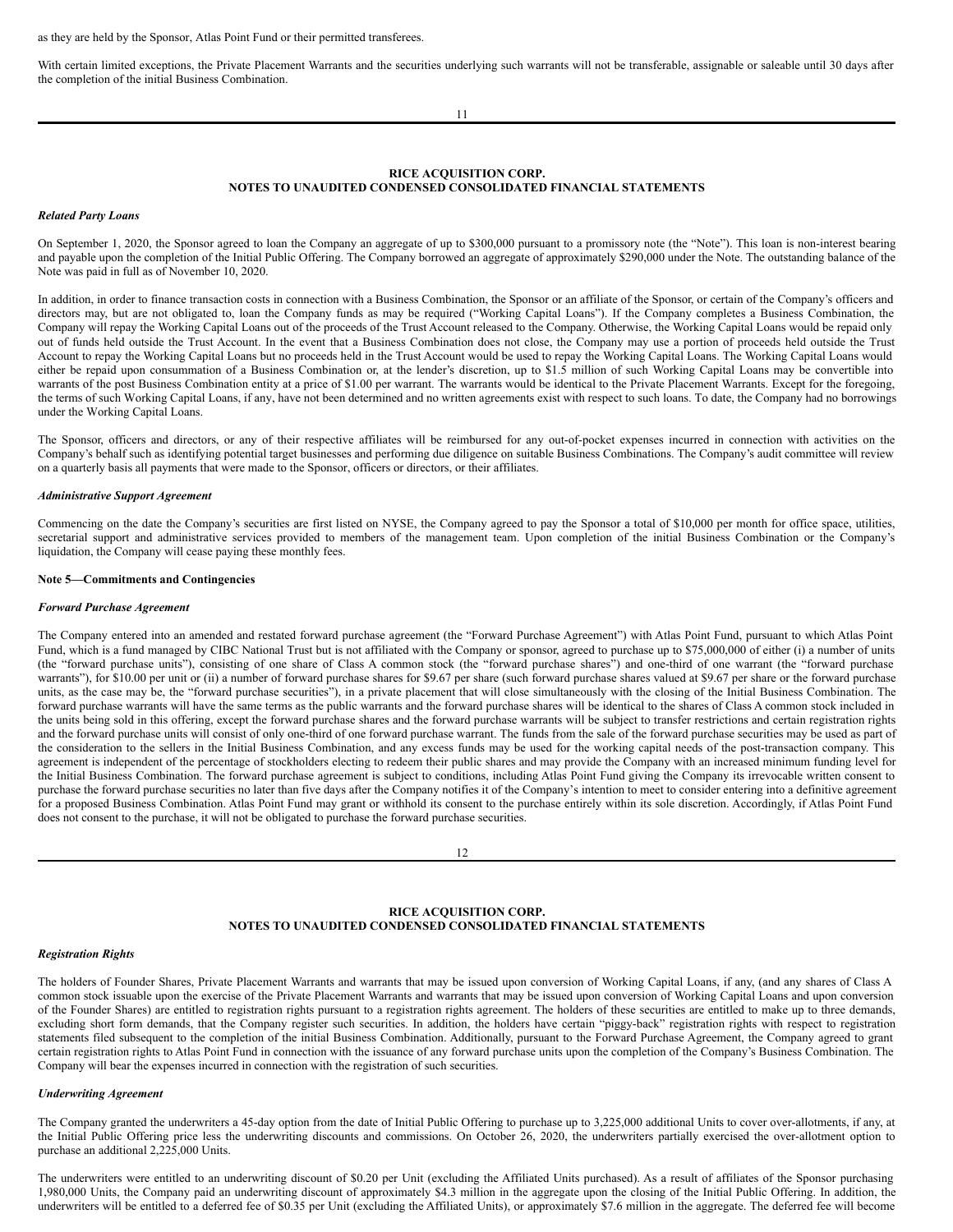payable to the underwriters from the amounts held in the Trust Account solely in the event that the Company completes a Business Combination, subject to the terms of the underwriting agreement.

#### *Risks and Uncertainties*

Management continues to evaluate the impact of the COVID-19 pandemic on the industry and has concluded that while it is reasonably possible that the virus could have a negative effect on the Company's financial position, results of its operations and/or search for a target company, the specific impact is not readily determinable as of the date of these condensed consolidated financial statements. The condensed consolidated financial statements do not include any adjustments that might result from the outcome of this uncertainty.

### **Note 6—Shareholders' Deficit**

*Class A Common Stock* — As of March 31, 2021, the Company is authorized to issue 250,000,000 shares of Class A common stock with a par value of \$0.0001 per share. As of March 31, 2021, there were 23,737,500 shares of Class A common stock outstanding, of which 18,351,762 shares are subject to possible redemption and therefore classified outside of permanent equity in the accompanying consolidated balance sheet.

*Class B Common Stock* — The Company is authorized to issue 20,000,000 shares of Class B common stock with a par value of \$0.0001 per share. On September 2, 2020, the Company issued 5,750,100 shares of Class B common stock. In October 2020, the Company effected a dividend, resulting in an aggregate of 6,181,350 shares of Rice's Class B common stock outstanding. All shares and associated amounts have been retroactively restated to reflect the dividend. Of these, up to 806,250 shares of Class B common stock are subject to forfeiture to the extent that the underwriters' over-allotment option is not exercised in full or in part, so that the Initial Stockholders will collectively own 20% of the Company's issued and outstanding common stock after the Initial Public Offering (excluding the Sponsor Shares). On October 26, 2020, the underwriters partially exercised the over-allotment option to purchase an additional 2,225,000 Units; thus, only 250,000 Founder Shares remained subject to forfeiture to the extent the over-allotment option was fully exercised. On December 5, 2020, the remaining unexercised over-allotment expired unused and therefore the remaining 250,000 shares of Class B common stock were forfeited. As of March 31, 2021, there were 5,931,350 shares of Class B common stock issued and outstanding.

13

## **RICE ACQUISITION CORP. NOTES TO UNAUDITED CONDENSED CONSOLIDATED FINANCIAL STATEMENTS**

Holders of the Class A common stock and holders of the Class B common stock will vote together as a single class on all matters submitted to a vote of the stockholders, except as required by law. Each share of common stock will have one vote on all such matters. Prior to the initial Business Combination, only holders of Class B common stock will have the right to vote on the election of directors.

*Preferred Stock* — The Company is authorized to issue 1,000,000 shares of preferred stock, par value \$0.0001 per share, with such designations, voting and other rights and preferences as may be determined from time to time by the Company's board of directors. As of March 31, 2020, there were no shares of preferred stock issued or outstanding.

*Warrants* — Public Warrants may only be exercised for a whole number of shares. No fractional Public Warrants will be issued upon separation of the Units and only whole Public Warrants will trade. The Public Warrants will become exercisable on the later of (a) 30 days after the completion of a Business Combination or (b) 12 months from the closing of the Initial Public Offering; provided in each case that the Company has an effective registration statement under the Securities Act covering the shares of Class A common stock issuable upon exercise of the Public Warrants and a current prospectus relating to them is available (or the Company permits holders to exercise their Public Warrants on a cashless basis and such cashless exercise is exempt from registration under the Securities Act). The Company has agreed that as soon as practicable, but in no event later than 15 business days after the closing of the initial Business Combination, it will use its best efforts to file with the SEC and have an effective registration statement covering the shares of the Class A common stock issuable upon exercise of the warrants and to maintain a current prospectus relating to those shares of the Class A common stock until the warrants expire or are redeemed. If a registration statement covering the shares of the Class A common stock issuable upon exercise of the warrants is not effective by the  $60^{\text{th}}$  business day after the closing of the initial Business Combination, warrant holders may, until such time as there is an effective registration statement and during any period when the Company will have failed to maintain an effective registration statement, exercise warrants on a "cashless basis" in accordance with Section 3(a)(9) of the Securities Act or another exemption.

The warrants have an exercise price of \$11.50 per share, subject to adjustments, and will expire five years after the completion of a Business Combination or earlier upon redemption or liquidation. In addition, if (x) the Company issues additional shares of Class A common stock or equity-linked securities for capital raising purposes in connection with the closing of the initial Business Combination at an issue price or effective issue price of less than \$9.20 per share of Class A common stock (with such issue price or effective issue price to be determined in good faith by the board and, in the case of any such issuance to the Sponsor or its affiliates, without taking into account any Founder Shares held by the Sponsor or such affiliates, as applicable, prior to such issuance) (the "Newly Issued Price"), the exercise price of the warrants will be adjusted (to the nearest cent) to be equal to 115% of the Newly Issued Price.

## *Redemption of warrants when our Class A common stock equals or exceeds \$18.00 per share:*

Once the warrants become exercisable, the Company may redeem the outstanding warrants for cash (except as described herein with respect to the Private Placement Warrants):

- in whole and not in part;
- at a price of \$0.01 per warrant;
- upon a minimum of 30 days' prior written notice of redemption; and
- if, and only if, the last sale price of the Class A common stock equals or exceeds \$18.00 per share (as adjusted for stock splits, stock dividends, reorganizations, recapitalizations and the like) for any 20 trading days within a 30-trading day period ending on the third trading day prior to the date on which the Company sends the notice of redemption to the warrant holders.

The Company will not redeem the warrants for cash unless a registration statement under the Securities Act covering the shares of Class A common stock issuable upon exercise of the warrants is effective and a current prospectus relating to those shares of Class A common stock is available throughout the 30-day redemption period, except if the warrants may be exercised on a cashless basis and such cashless exercise is exempt from registration under the Securities Act. If the Company calls the warrants for redemption for cash as described above, the management will have the option to require all holders that wish to exercise warrants to do so on a "cashless basis."

*Redemption of warrants when our Class A common stock equals or exceeds \$10.00 per share:*

Once the warrants become exercisable, the Company may redeem the outstanding warrants (except as described herein with respect to the Private Placement Warrants):

• in whole and not in part: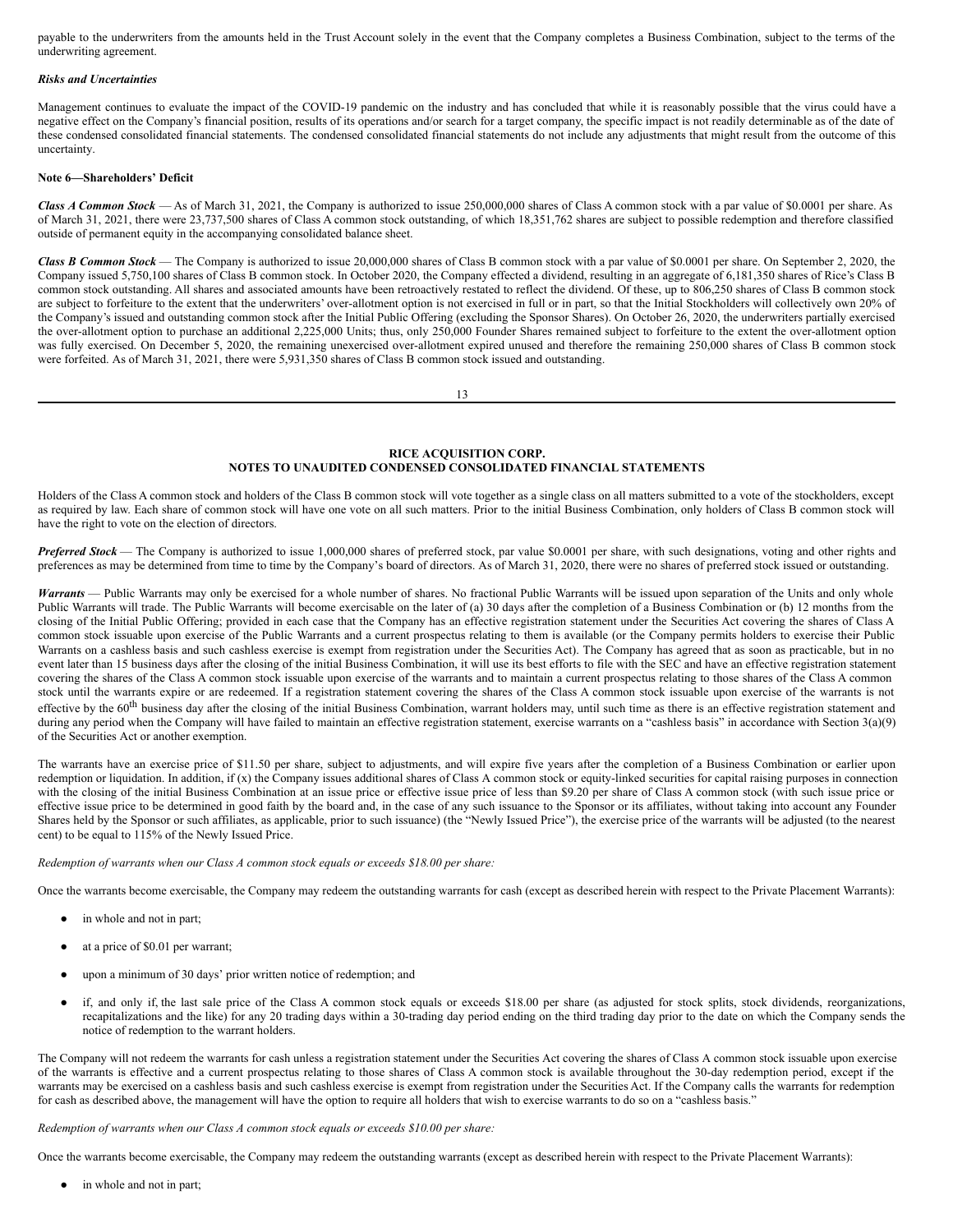- at \$0.10 per warrant upon a minimum of 30 days' prior written notice of redemption provided that holders will be able to exercise their warrants on a cashless basis prior to redemption and receive that number of shares of Class A common stock determined by reference to an agreed table based on the redemption date and the "fair market value" of Class A common stock;
- if and only if, the last sale price of Class A common stock equals or exceeds \$10.00 per share (as adjusted for stock splits, stock dividends, reorganizations, recapitalizations and the like) on the trading day prior to the date on which the Company sends the notice of redemption to the warrant holders; and

14

## **RICE ACQUISITION CORP. NOTES TO UNAUDITED CONDENSED CONSOLIDATED FINANCIAL STATEMENTS**

if, and only if, there is an effective registration statement covering the issuance of shares of Class A common stock issuable upon exercise of the warrants and a current prospectus relating thereto available throughout the 30- day period after written notice of redemption is given.

The "fair market value" of the Class A common stock shall mean the volume weighted average price of the Class A common stock as reported during the 10 trading days ending on the third trading day prior to the date on which the notice of redemption is sent to the holders of warrants.

None of the Private Placement Warrants will be redeemable by the Company so long as they are held by the initial purchasers of the Private Placement Warrants or their permitted transferees.

In no event will the Company be required to net cash settle any warrant. If the Company is unable to complete a Business Combination within the Combination Period and the Company liquidates the funds held in the Trust Account, holders of warrants will not receive any of such funds with respect to their warrants, nor will they receive any distribution from the Company's assets held outside of the Trust Account with the respect to such warrants. Accordingly, the warrants may expire worthless.

## **Note 8—Fair Value Measurements**

The fair value of the Company's financial assets and liabilities reflects management's estimate of amounts that the Company would have received in connection with the sale of the assets or paid in connection with the transfer of the liabilities in an orderly transaction between market participants at the measurement date. In connection with measuring the fair value of its assets and liabilities, the Company seeks to maximize the use of observable inputs (market data obtained from independent sources) and to minimize the use of unobservable inputs (internal assumptions about how market participants would price assets and liabilities). The following fair value hierarchy is used to classify assets and liabilities based on the observable inputs and unobservable inputs used in order to value the assets and liabilities:

- Level 1: Quoted prices in active markets for identical assets or liabilities. An active market for an asset or liability is a market in which transactions for the asset or liability occur with sufficient frequency and volume to provide pricing information on an ongoing basis.
- Level 2: Observable inputs other than Level 1 inputs. Examples of Level 2 inputs include quoted prices in active markets for similar assets or liabilities and quoted prices for identical assets or liabilities in markets that are not active.
- Level 3: Unobservable inputs based on our assessment of the assumptions that market participants would use in pricing the asset or liability.

The Company classifies its U.S. Treasury and equivalent securities as held-to-maturity in accordance with ASC Topic 320 "Investments - Debt and Equity Securities." Held-tomaturity securities are those securities which the Company has the ability and intent to hold until maturity. Held-to-maturity treasury securities are recorded at amortized cost on the accompanying balance sheet and adjusted for the amortization or accretion of premiums or discounts.

At March 31, 2021, assets held in the Trust Account were comprised of \$237,308,171 in U.S. Treasury securities. For the three months ended March 31, 2021, the Company did not withdraw any interest income from the Trust Account.

The following table presents information about the Company's held-to-maturity assets that are measured at fair value on a recurring basis at March 31, 2021, and indicates the fair value hierarchy of the valuation inputs the Company utilized to determine such fair value. The gross holding gains and fair value of held-to-maturity securities at March 31, 2021, are as follows:

|                                                              | Fair Value Measured as of December 31, 2020        |               |  |  |                          |       |            |  |               |  |
|--------------------------------------------------------------|----------------------------------------------------|---------------|--|--|--------------------------|-------|------------|--|---------------|--|
|                                                              | <b>Level 2</b><br><b>Level 3</b><br><b>Level 1</b> |               |  |  |                          | Total |            |  |               |  |
| Assets                                                       |                                                    |               |  |  |                          |       |            |  |               |  |
| Investments held in Trust Account - U.S. Treasury Securities |                                                    | 237,308,171   |  |  | $\sim 100$               |       | $\sim$     |  | 237, 308, 171 |  |
| Liabilities:                                                 |                                                    |               |  |  |                          |       |            |  |               |  |
| Warrant Liability - Public Warrants                          |                                                    |               |  |  | -                        |       | 17.556.500 |  | 17,556,500    |  |
| Warrant Liability - Private Warrants                         |                                                    |               |  |  | $\overline{\phantom{0}}$ |       | 13.258,000 |  | 13,258,000    |  |
| Total fair value                                             |                                                    | 237, 308, 171 |  |  | $\overline{\phantom{a}}$ |       | 30,814,500 |  | 268, 122, 671 |  |

The Warrants were accounted for as liabilities in accordance with ASC 815-40 and are presented within warrant liabilities on the Company's balance sheet. The warrant liabilities are measured at fair value at inception and on a recurring basis, with changes in fair value presented within change in fair value of warrant liabilities in the statement of operations.

## I**nitial Measurement**

The Company established the initial fair value for the Warrants on October 26, 2020, the date of the Company's Initial Public Offering, using a Monte Carlo simulation model for the Public Warrants and a Black-Scholes model for the Private Placement Warrants. The Company allocated the proceeds received from (i) the sale of Units (which is inclusive of one share of Class A ordinary shares and one-half of one Public Warrant), (ii) the sale of Private Placement Warrants, and (iii) the issuance of Class B ordinary shares, first to the Warrants based on their fair values as determined at initial measurement, with the remaining proceeds allocated to Class A ordinary shares subject to possible redemption, Class A ordinary shares and Class B ordinary shares based on their relative fair values at the initial measurement date. The Warrants were classified as Level 3 at the initial measurement date due to the use of unobservable inputs.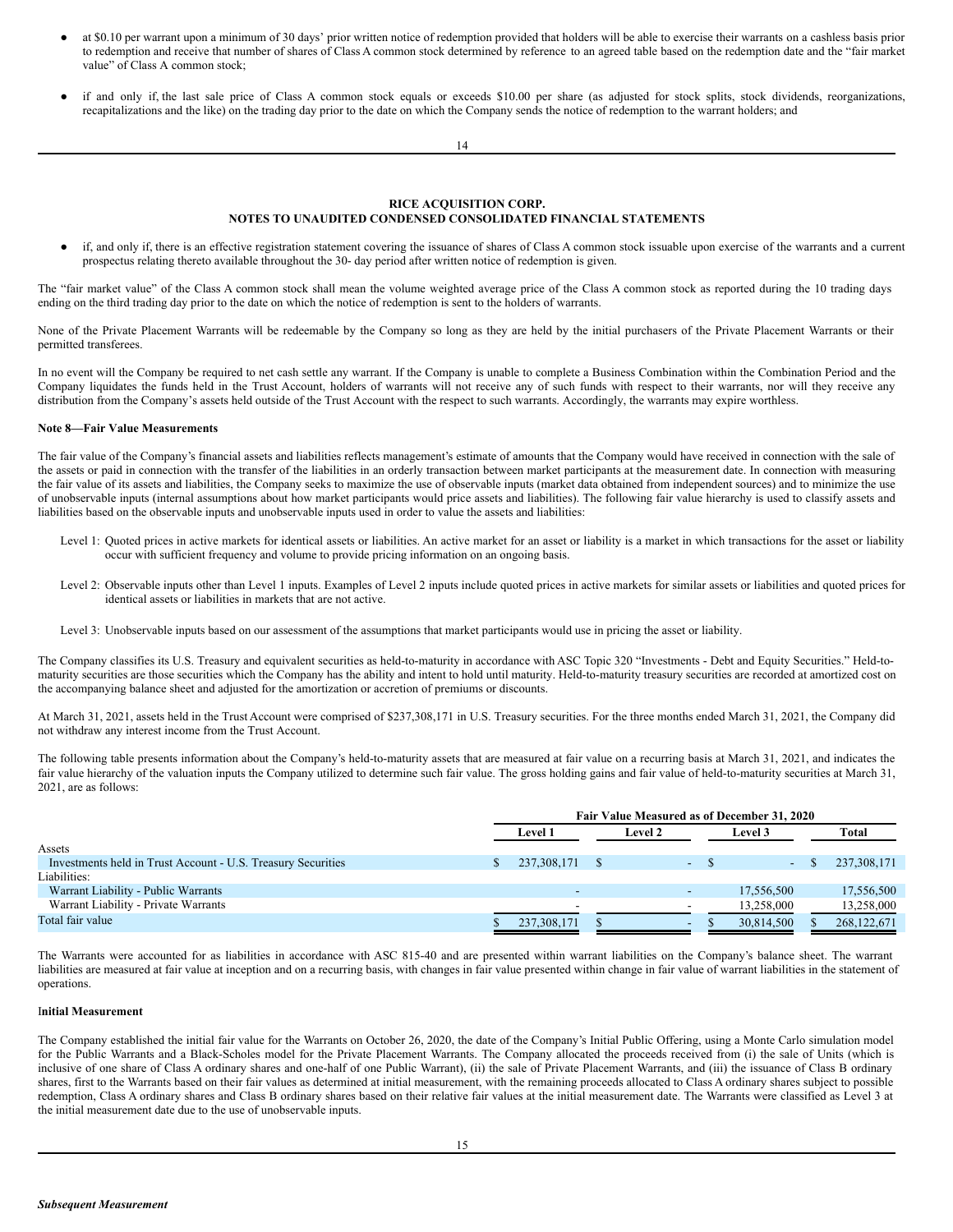The Warrants are measured at fair value on a recurring basis. The subsequent measurement of the Public Warrants as of March 31, 2021 is classified as Level 1 due to the use of an observable market quote in an active market.

The key inputs into the Black-Scholes model for the Private Placement Warrants were as follows as of March 31, 2021:

|                         | As of March 31,          |
|-------------------------|--------------------------|
|                         | 2021                     |
| Exercise price          | 11.50                    |
| Stock price             | 10.11                    |
| Term (in years)         | 5.57                     |
| Volatility              | 2 <sup>2</sup><br>ر ے    |
| Risk-free interest rate | 1.05%                    |
| Dividend yield          | $\overline{\phantom{0}}$ |

The key inputs into the Black-Scholes model for the Private Placement Warrants were as follows as of December 31, 2020:

|                         | As of<br>December 31,<br>2020 |
|-------------------------|-------------------------------|
| Exercise price          | 11.50                         |
| Stock price             | 10.83                         |
| Term (in years)         | 5.82                          |
| Volatility              | 22.68                         |
| Risk-free interest rate | 0.48                          |
| Dividend yield          | $\overline{\phantom{0}}$      |

As of March 31, 2021, the derived fair value of the Private Placement Warrants was determined to be \$2.30 per warrant for an aggregate value of \$15.5 million. The observable fair value of the Public Warrants was \$2.20 per warrant for an aggregate value of \$27.0 million.

The following table presents the changes in the fair value of warrant liabilities:

|                                    |  | Private<br><b>Placement</b><br>Level |  |  |  | Public      | Level |  | Warrant<br>Liabilities |
|------------------------------------|--|--------------------------------------|--|--|--|-------------|-------|--|------------------------|
| Fair Value as of December 31, 2020 |  | 15.541.987                           |  |  |  | 27,046,500  |       |  | 42,588,487             |
| Change in fair value               |  | (2.284.001)                          |  |  |  | (9,490,000) |       |  | (11.774.001)           |
| Fair Value as of March 31, 2021    |  | 13.257.986                           |  |  |  | 17.556.500  |       |  | 30.814.486             |

Level 3 financial liabilities consist of the Private Placement Warrant liability for which there is no current market for these securities such that the determination of fair value requires significant judgment or estimation. Changes in fair value measurements categorized within Level 3 of the fair value hierarchy are analyzed each period based on changes in estimates or assumptions and recorded as appropriate.

During the three months ended March 31, 20201, there were transfers out of level 3 of \$17,556,500. Transfers out of level 3 are measured at the end of the period.

## **Note 9—Subsequent Events**

Management has evaluated subsequent events to determine if events or transactions occurring through the date the condensed consolidated financial statements were available for issuance, require potential adjustment to or disclosure in the condensed consolidated financial statements and has concluded that all such events, except as noted in Notes 1, 3, 4 and 5, that would require recognition or disclosure have been recognized or disclosed.

## *Business Combination Agreements*

On April 7, 2021, the Company, entered into (i) the Business Combination Agreement (as may be amended, supplemented or otherwise modified from time to time, the "Aria Merger Agreement"), by and among the Company Rice Acquisition Holdings LLC, a Delaware limited liability company and direct subsidiary of the Company ("RAC OpCo"), LFG Intermediate Co, LLC, a Delaware limited liability company and direct subsidiary of RAC OpCo ("RAC Intermediate"), LFG Buyer Co, LLC, a Delaware limited liability company and a direct subsidiary of RAC Intermediate ("RAC Buyer"), Inigo Merger Sub, LLC, a Delaware limited liability company and a direct subsidiary of RAC Buyer ("Aria Merger Sub"), Aria Energy LLC, a Delaware limited liability company ("Aria"), and the Equityholder Representative (as defined therein), pursuant to which, among other things, Aria Merger Sub will merge with and into Aria, with Aria surviving the merger and becoming a direct subsidiary of RAC Buyer, and (ii) the Business Combination Agreement, dated as of April 7, 2021 (as may be amended, supplemented or otherwise modified from time to time, the "Archaea Merger Agreement" and, together with the Aria Merger Agreement, the "Business Combination Agreements"), by and among the Company, RAC OpCo, RAC Intermediate, RAC Buyer, Fezzik Merger Sub, LLC, a Delaware limited liability company and direct subsidiary of RAC Buyer ("Archaea Merger Sub"), Archaea Energy, LLC ("Archaea Seller"), a Delaware limited liability company, and Archaea Energy II, LLC, a Delaware limited liability company ("Archaea" and, together with Archaea Seller and Aria, the "Companies"), pursuant to which, among other things, Archaea Merger Sub will merge with and into Archaea, with Archaea surviving the merger and becoming a direct subsidiary of RAC Buyer, in each case, on the terms and subject to the conditions therein (the transactions contemplated by the Business Combination Agreements, the "Business Combinations").

## **RICE ACQUISITION CORP. NOTES TO UNAUDITED CONDENSED CONSOLIDATED FINANCIAL STATEMENTS**

*Consideration*

Pursuant to the terms of the Aria Merger Agreement and at the Effective Time (as defined therein), (i) all Class A Units of Aria held by a holder of Aria's Class A Units shall be cancelled and converted into the right to receive (a) the number of Class A Units of RAC OpCo, (b) the number of Class B common stock, par value \$0.0001 ("Class B Common Stock"), of the Company and (c) the amount of cash as set forth in, and in accordance with, the Aria Merger Agreement, (ii) all Class B Units of Aria held by a holder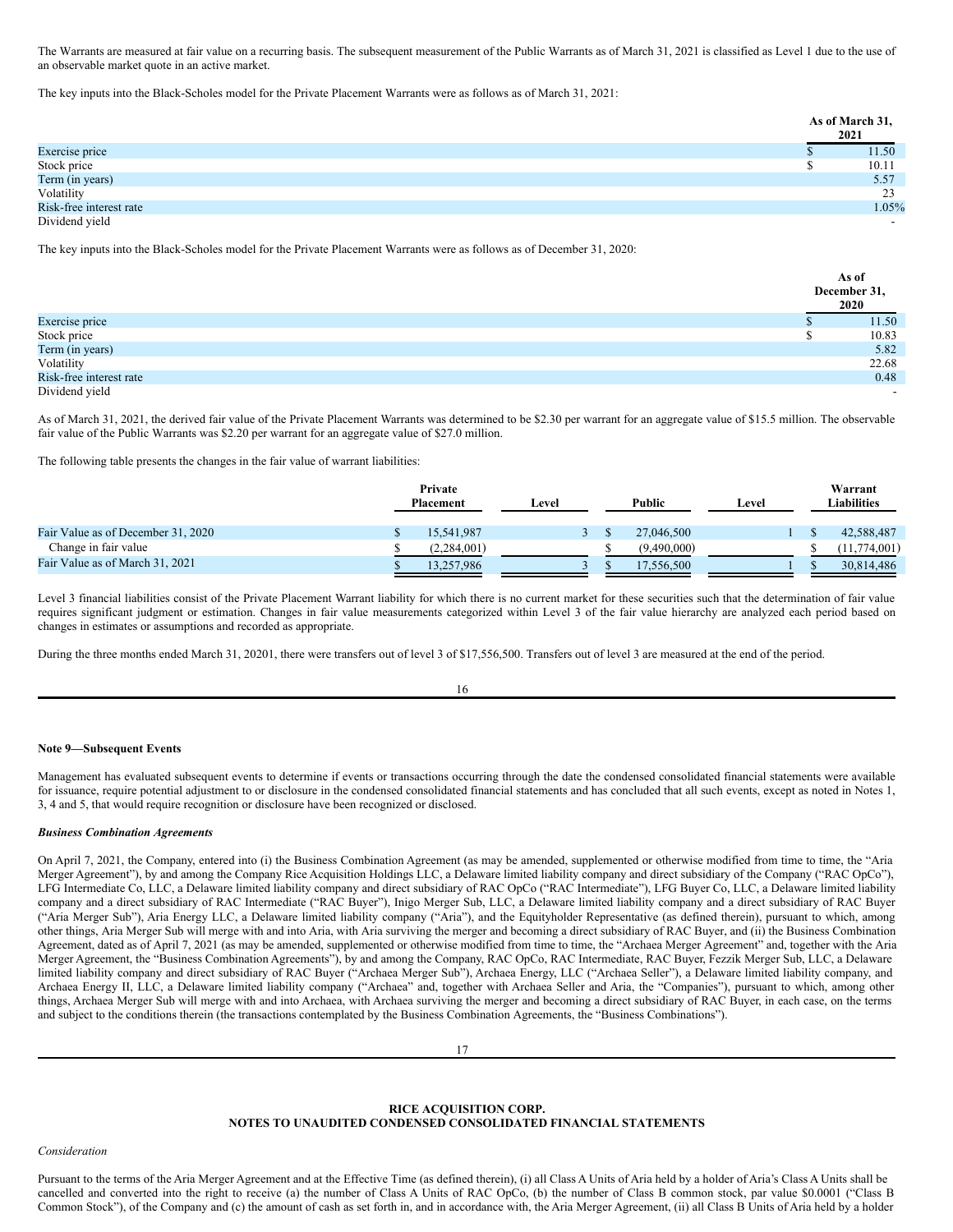of Aria's Class B Units shall be cancelled and converted into the right to receive (A) the number of Class A Units of RAC OpCo, (B) the number of shares of Class B Common Stock and (C) the amount of cash as set forth in, and in accordance with, the Aria Merger Agreement, and (iii) all Class C Units of Aria shall be cancelled and extinguished without any conversion thereof.

Pursuant to the terms of the Archaea Merger Agreement and at the Effective Time (as defined therein), all equity interests of Archaea will be cancelled and converted into the right to receive (x) the number of Class A Units of RAC OpCo and (y) the number of shares of Class B Common Stock as set forth in, and in accordance with, the Archaea Merger Agreement.

Following the Business Combinations, holders of Class A Units of RAC OpCo (other than the Company) will have the right (an "exchange right"), subject to certain limitations, to exchange Class A Units of RAC OpCo (and a corresponding number of shares of Class B Common Stock) for, at the Company's option, (i) shares of Class A Common Stock on a one-for-one basis, subject to adjustment for stock splits, stock dividends, reorganizations, recapitalizations and the like, or (ii) a corresponding amount of cash. the Company's decision to make a cash payment or issue shares upon an exercise of an exchange right will be made by the Company's independent directors, and such decision will be based on facts in existence at the time of the decision, which the Company expects would include the relative value of the Class A Common Stock (including trading prices for the Class A Common Stock at the time), the cash purchase price, the availability of other sources of liquidity (such as an issuance of preferred stock) to acquire the Class A Units of RAC OpCo and alternative uses for such cash.

Holders of Class A Units of RAC OpCo (other than the Company) will generally be permitted to exercise the exchange right on a quarterly basis, subject to certain de minimis allowances. In addition, additional exchanges may occur in connection with certain specified events, and any exchanges involving more than a specified number of Class A Units of RAC OpCo (subject to the Company's discretion to permit exchanges of a lower number of units) may occur at any time upon ten business days' advanced notice. The exchange rights will be subject to certain limitations and restrictions intended to reduce the administrative burden of exchanges upon the Company and ensure that RAC OpCo will continue to be treated as a partnership for U.S. federal income tax purposes.

Following any exchange of Class A Units of RAC OpCo (and a corresponding number of shares of Class B Common Stock), RAC will retain the Class A Units of RAC OpCo and cancel the shares of Class B Common Stock. As the holders of Class A Units of RAC OpCo (other than the Company) exchange their Class A Units of RAC OpCo, the Company's membership interest in RAC OpCo will be correspondingly increased, the number of shares of Class A Common Stock outstanding will be increased, and the number of shares of Class B Common Stock outstanding will be reduced.

#### *Conditions to Consummation of the Business Combinations*

Consummation of the Business Combinations is generally subject to customary conditions of the respective parties, and conditions customary to special purpose acquisition companies, including (i) expiration or termination of all applicable waiting periods under HSR, (ii) the absence of any law or governmental order, threatened or pending, preventing the consummation of the Business Combinations, (iii) completion of the Company Share Redemptions (as defined in the Business Combination Agreements), (iv) receipt of requisite shareholder approval for consummation of the Business Combinations, (v) the consummation of the LES Sale (as defined in the Aria Merger Agreement) by Aria and (vi) the issuance by the Federal Energy Regulatory Commission of an order granting authorization for the Business Combinations pursuant to Section 203 of the Federal Power Act of 1935. In addition, the parties also have the right to not consummate the Business Combinations in the event that the cash on the balance sheet of the combined company following the closing of the Business Combinations (the "Combined Company") would be less than \$150,000,000, subject to the terms of the Business Combination Agreements. Furthermore, the closing of the transactions contemplated by the Aria Merger Agreement is expressly conditioned on the closing of the transactions contemplated by the Archaea Merger Agreement and vice versa.

18

## **RICE ACQUISITION CORP. NOTES TO UNAUDITED CONDENSED CONSOLIDATED FINANCIAL STATEMENTS**

#### *Termination*

Each of the Business Combination Agreements may be terminated by the parties thereto under certain customary and limited circumstances at any time prior to the closing of the Business Combinations, including, without limitation, by mutual written consent or if the Business Combinations have not been consummated within 150 days from the date of the Business Combination Agreements (subject to certain extensions for up to 30 days for delays as set forth in the Business Combination Agreements).

## *Stockholders Agreement*

In connection with the closing of the Business Combinations, the Company, RAC Buyer, RAC OpCo, Sponsor, and certain other individuals affiliated with the Companies (the "Company Holders") will enter into a stockholders agreement (the "Stockholders Agreement") pursuant to which, among other things, (i) the board of directors of the Combined Company (the "Board") will consist of seven members, (ii) the holders of a majority of the Company Interests (as defined in the Stockholders Agreement) held by the RAC Sponsor Holders (as defined in the Stockholders Agreement) will have the right to designate two directors (the "RAC Sponsor Directors") for appointment or election to the Board during the term of the Stockholders Agreement, (iii) the Ares Investors (as defined in the Stockholders Agreement) will have the right to designate one director (the "Ares Director") for appointment or election to the Board for so long as the Ares Investors hold at least 50% of the Registrable Securities (as defined in the Stockholders Agreement) held by them on the date that the Business Combinations are consummated (the "Ares Fall-Away Date"), (iv) the Board shall take all necessary action to designate the person then serving as the Chief Executive Officer of the Combined Company (the "CEO Director") for appointment or election to the Board during the term of the Stockholders Agreement and (v) the Board shall designate three independent directors (the "Independent Directors") to serve on the Board during the term of the Stockholders Agreement. The Ares Investors shall have the right to consult on the persons to be designated as Independent Directors prior to the Ares Fall-Away Date.

## *PIPE Financing*

On April 7, 2021, the Company entered into subscription agreements (each, a "Subscription Agreement") with certain investors (the "PIPE Investors") pursuant to which, among other things, the PIPE Investors have agreed to subscribe for and purchase, and Rice has agreed to issue and sell to the PIPE Investors, an aggregate of 30,000,000 shares of Class A Common Stock, par value \$0.0001 per share ("Class A Common Stock"), of the Company for an aggregate purchase price of \$300,000,000 on the date of Closing (as defined in each Subscription Agreement), on the terms and subject to the conditions set forth therein (the "PIPE Financing"). Each Subscription Agreement contains customary representations and warranties of the Company, on the one hand, and the PIPE Investor, on the other hand, and customary conditions to closing, including the consummation of the Business Combinations.

Additionally, on April 7, 2021, the Company, RAC OpCo, Sponsor and Atlas Point Energy Infrastructure Fund, LLC, a Delaware limited liability company ("Atlas"), entered into an Amendment to Forward Purchase Agreement (the "FPA Amendment") pursuant to which the Forward Purchase Agreement, dated as of September 30, 2020 (the "Original Agreement"), by and among such parties was amended to provide that Atlas shall purchase a total of \$20,000,000 of Forward Purchase Securities (as defined in the Original Agreement) and the Forward Purchase Warrants (as defined in the Original Agreement) will consist of one-eighth of one redeemable warrant (where each whole redeemable warrant is exercisable to purchase one share of Class A Common Stock at an exercise price of \$11.50 per share).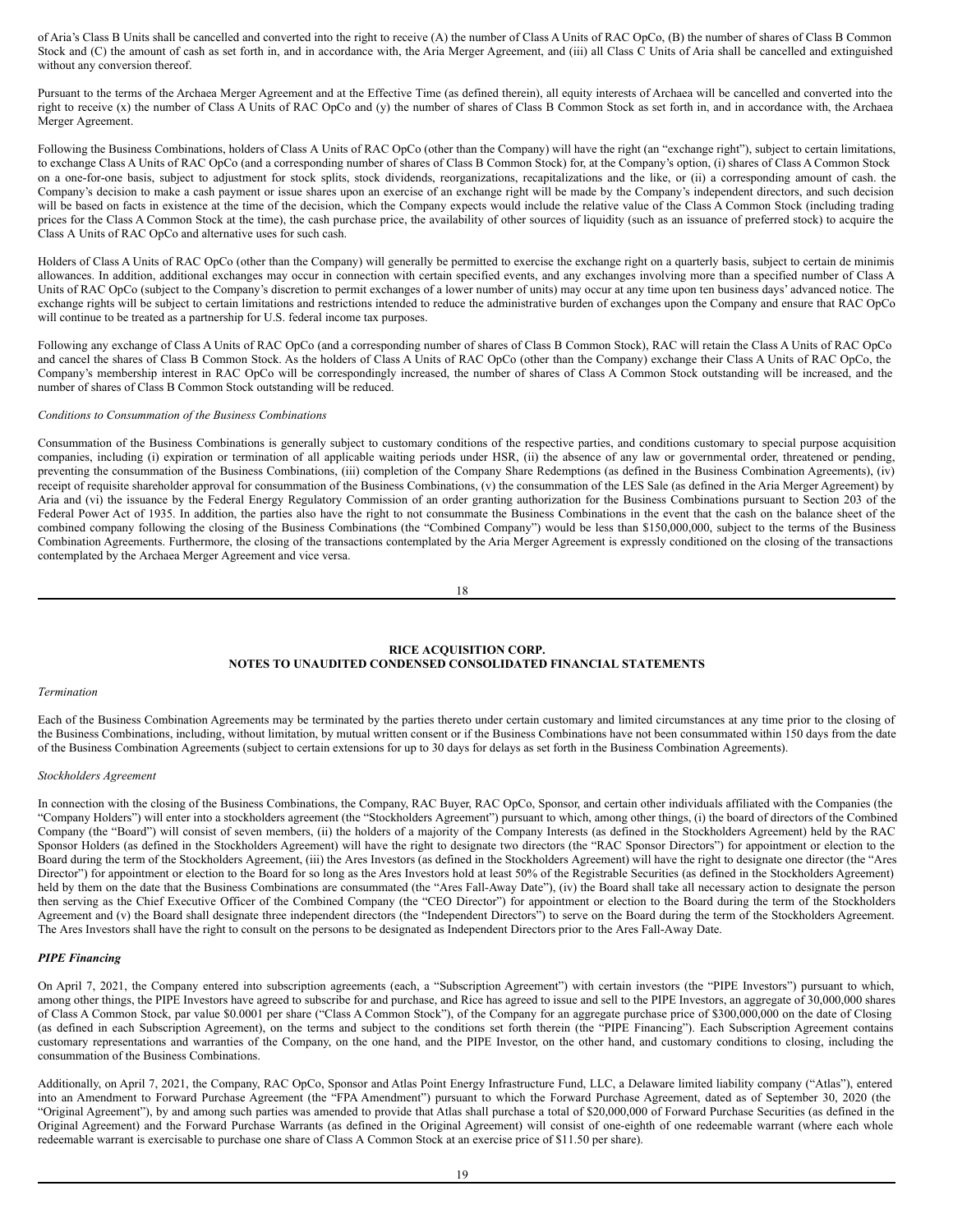#### <span id="page-14-0"></span>**Item 2. Management's Discussion and Analysis of Financial Condition and Results of Operations.**

References to the "Company," "our," "us" or "we" refer to Rice Acquisition Corp. and its majority-owned and controlled operating subsidiary, Rice Acquisition Holdings LLC (the "RAC OpCo"), unless the context indicates otherwise. The following discussion and analysis of the Company's financial condition and results of operations should be read in conjunction with the unaudited condensed consolidated financial statements and the notes thereto contained elsewhere in this report. Certain information contained in the discussion and analysis set forth below includes forward-looking statements that involve risks and uncertainties.

#### **Overview**

We are a blank check company incorporated in Delaware on September 1, 2020 for the purpose of effecting a merger, capital stock exchange, asset acquisition, stock purchase, reorganization or similar business combination with one or more businesses (the "Business Combination"). Our sponsor is Rice Acquisition Sponsor LLC, a Delaware limited liability company ("Sponsor").

The registration statement for our initial public offering ("Initial Public Offering") was declared effective on October 21, 2020. On October 26, 2020, we consummated the Initial Public Offering of 23,725,000 units (each, a "Unit" and collectively, the "Units"), including 2,225,000 additional Units that were issued pursuant to the underwriters' partial exercise of their over-allotment option (the "Over-Allotment Units"), at \$10.00 per Unit, generating gross proceeds of approximately \$237.3 million, and incurring offering costs of approximately \$12.5 million, inclusive of \$7.6 million in deferred underwriting commissions.

Simultaneously with the closing of the Initial Public Offering, we consummated the private placement ("Private Placement") of 6,771,000 warrants (each, a "Private Placement Warrant" and collectively, the "Private Placement Warrants") to our Sponsor and Atlas Point Energy Infrastructure Fund, LLC ("Atlas Point Fund"), at a price of \$1.00 per Private Placement Warrant, generating gross proceeds of approximately \$6.8 million. Each Private Placement Warrant is exercisable to purchase one share of Rice's Class A common stock or, in certain circumstances, one Class A Unit of RAC OpCo together with a corresponding number of shares of Rice's non-economic Class B common stock.

Following the Initial Public Offering, our public stockholders hold a direct economic equity ownership interest in Rice in the form of shares of Class A common stock, and an indirect ownership interest in RAC OpCo through Rice's ownership of Class A Units of RAC OpCo. By contrast, the Initial Stockholders (our Sponsor, Atlas Point Fund and our officers and directors) own direct economic interests in RAC OpCo in the form of Class B Units and a corresponding non-economic voting equity interest in Rice in the form of shares of Class B common stock, as well as a small direct interest through the Sponsor Shares (as defined below). Sponsor Shares were purchased for \$10.00 each and, in the absence of an initial Business Combination, will generally participate in liquidation or other payments on a pari passu basis with the Public Shares (as defined below). However, given the relatively de minimis number of Sponsor Shares relative to Public Shares, in many cases the economic, governance or other effects of the sponsor shares are not material to the holders of Class A common stock or warrants, and for simplicity, portions of this disclosure may not fully describe or reflect these immaterial effects.

Upon the closing of the Initial Public Offering and the Private Placement, approximately \$237.3 million of the net proceeds of the sale of the Units in the Initial Public Offering and the sale of the Private Placement Warrants in the Private Placement were placed in a trust account ("Trust Account") located in the United States with Continental Stock Transfer & Trust Company acting as trustee, and invested only in U.S. "government securities" within the meaning of Section 2(a)(16) of the Investment Company Act having a maturity of 185 days or less or in money market funds meeting certain conditions under Rule 2a-7 promulgated under the Investment Company Act which invest only in direct U.S. government treasury obligations, as determined by us, until the earlier of: (i) the completion of a Business Combination and (ii) the distribution of the Trust Account.

If we are unable to complete a Business Combination within 24 months from the closing of the Initial Public Offering, or October 26, 2022, we will (i) cease all operations except for the purpose of winding up, (ii) as promptly as reasonably possible but not more than ten business days thereafter, redeem the Public Shares, at a per-share price, payable in cash, equal to the aggregate amount then on deposit in the Trust Account including interest earned on the funds held in the Trust Account and not previously released to pay our franchise and income taxes (less up to \$100,000 of interest to pay dissolution expenses), divided by the number of then outstanding Public Shares and Class A Units of RAC OpCo (other than those held by Rice), which redemption will completely extinguish Public Stockholders' rights as stockholders (including the right to receive further liquidating distributions, if any), subject to applicable law, and (iii) as promptly as reasonably possible following such redemption, subject to the approval of the remaining stockholders and the board of directors, dissolve and liquidate, subject in each case to our obligations under Delaware law to provide for claims of creditors and the requirements of other applicable law.

| I | ٦<br>×<br>I |
|---|-------------|

#### **Results of Operations**

Our entire activity for the three months ended March 31, 2021, has been related to identifying a target company for our initial Business Combination. We have neither engaged in any operations nor generated any revenues to date. We will not generate any operating revenues until after completion of our initial Business Combination. We will generate non-operating income in the form of interest income on cash and cash equivalents. We expect to incur increased expenses as a result of being a public company (for legal, financial reporting, accounting and auditing compliance), as well as for due diligence expenses.

For the three months ended March 31, 2021, we had income of approximately \$8.7 million, which consisted of approximately \$11.7 million of change in fair value of warrant liabilities offset by approximately \$3.0 million of general and administrative expenses.

#### **Liquidity and Capital Resources**

As of March 31, 2021, we had approximately \$1.0 million in our operating bank account and a working capital deficiency of approximately \$1.4 million.

Our liquidity needs to date had been satisfied through the payment of \$26,000 from our Sponsor to purchase the Founder Shares and Sponsor Shares, a loan under a note agreement with our Sponsor of approximately \$290,000 (the "Note"), and the net proceeds from the consummation of the Private Placement not held in the Trust Account. The Note was paid in full as of November 10, 2020. In addition, in order to finance transaction costs in connection with a Business Combination, our officers, directors and Sponsor may, but are not obligated to, provide us working capital loans. As of March 31, 2021, there were no amounts outstanding under any working capital loans.

Based on the foregoing, management believes that we will have sufficient working capital and borrowing capacity to meet its needs through the earlier of the consummation of a Business Combination or one year from this filing. Over this time period, the Company will be using these funds held outside of the Trust Account for paying existing accounts payable, and structuring, negotiating and consummating the Business Combination.

### **Contractual Obligations**

We do not have any long-term debt obligations, capital lease obligations, operating lease obligations, purchase obligations or long-term liabilities.

On October 21, 2020, we entered into an Administrative Services Agreement pursuant to which we have agreed to cause RAC OpCo to pay the Sponsor a total of \$10,000 per month for office space, utilities and administrative support. Upon completion of the Initial Business Combination or our liquidation, the agreement will terminate.

The underwriters of the Initial Public Offering were entitled to underwriting discounts and commissions of 5.5%, of which 2.0% (approximately \$4.3 million) was paid at the closing of the Initial Public Offering and 3.5% (approximately \$7.6 million) was deferred. The deferred underwriting discounts and commissions will become payable to the underwriters upon the consummation of the Initial Business Combination and will be paid from the amounts held in the Trust Account. The underwriters are not entitled to any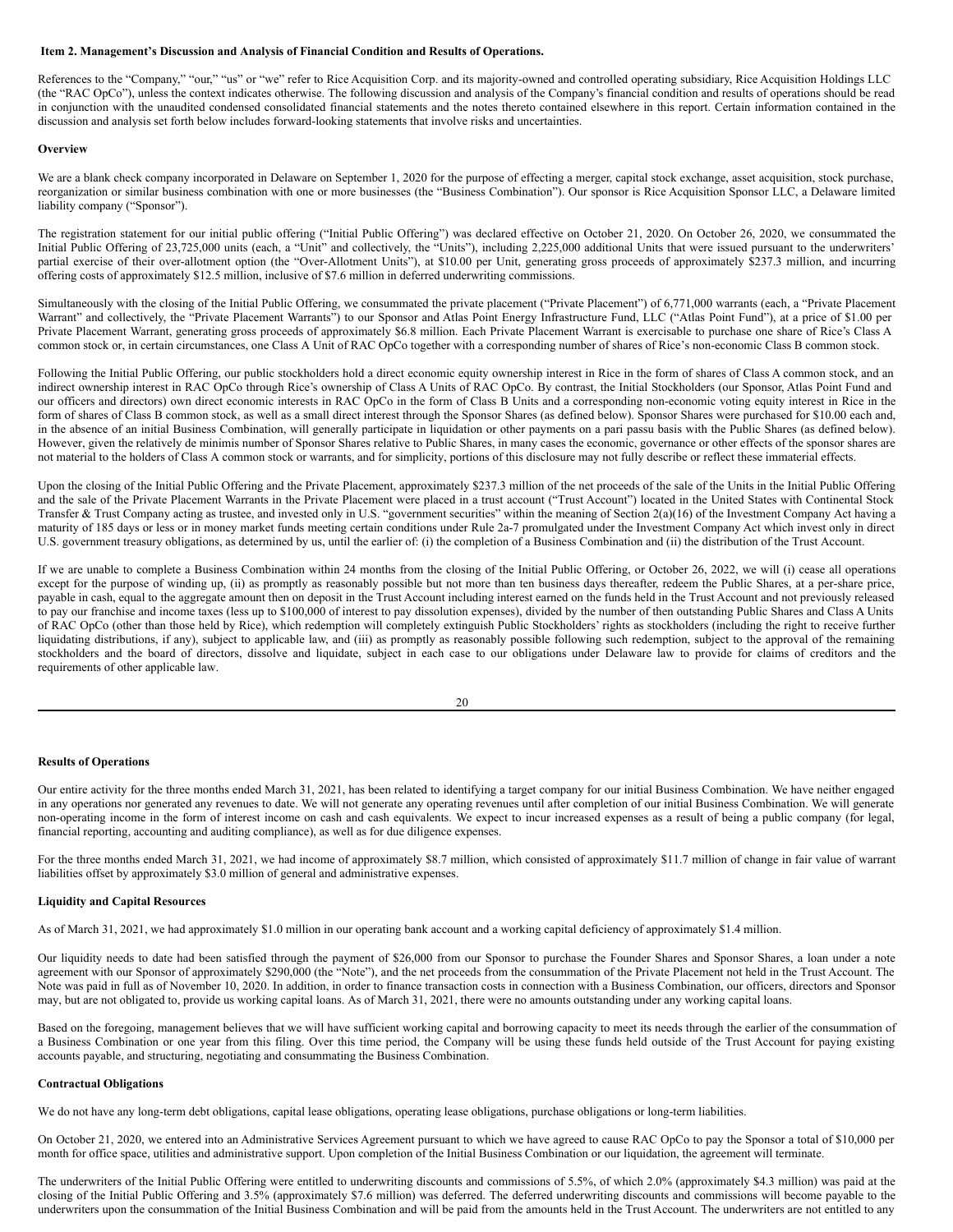### **Critical Accounting Policies**

This management's discussion and analysis of our financial condition and results of operations is based on our unaudited condensed consolidated financial statements, which have been prepared in accordance with United States generally accepted accounting principles. The preparation of these condensed consolidated financial statements requires us to make estimates and judgments that affect the reported amounts of assets, liabilities, revenues and expenses and the disclosure of contingent assets and liabilities in our condensed consolidated financial statements. On an ongoing basis, we evaluate our estimates and judgments, including those related to fair value of financial instruments and accrued expenses. We base our estimates on historical experience, known trends and events and various other factors that we believe to be reasonable under the circumstances, the results of which form the basis for making judgments about the carrying values of assets and liabilities that are not readily apparent from other sources. Actual results may differ from these estimates under different assumptions or conditions. There have been no significant changes in our critical accounting policies as discussed in the Company's Amendment No. 1 to Annual Report on Form 10-K for the year ended December 31, 2020 as filed with the SEC on May 13, 2021.

#### **Recent Accounting Pronouncements**

In August 2020, the FASB issued Accounting Standard Update (the "ASU") No. 2020-06, Debt—Debt with Conversion and Other Options (Subtopic 470-20) and Derivatives and Hedging—Contracts in Entity's Own Equity (Subtopic 815-40): Accounting for Convertible Instruments and Contracts in an Entity's Own Equity, which simplifies accounting for convertible instruments by removing major separation models required under current GAAP. The ASU also removes certain settlement conditions that are required for equity-linked contracts to qualify for the derivative scope exception and it also simplifies the diluted earnings per share calculation in certain areas. The Company early adopted the ASU on January 1, 2021. Adoption of the ASU did not impact the Company's financial position, results of operations or cash flows.

#### **Off-Balance Sheet Arrangements**

As of March 31, 2021, we did not have any off-balance sheet arrangements as defined in Item 303(a)(4)(ii) of Regulation S-K.

#### **JOBS Act**

The Jumpstart Our Business Startups Act of 2012 (the "JOBS Act") contains provisions that, among other things, relax certain reporting requirements for qualifying public companies. We qualify as an "emerging growth company" and under the JOBS Act are allowed to comply with new or revised accounting pronouncements based on the effective date for private (not publicly traded) companies. We are electing to delay the adoption of new or revised accounting standards, and as a result, we may not comply with new or revised accounting standards on the relevant dates on which adoption of such standards is required for non-emerging growth companies. As a result, the condensed consolidated financial statements may not be comparable to companies that comply with new or revised accounting pronouncements as of public company effective dates.

Additionally, we are in the process of evaluating the benefits of relying on the other reduced reporting requirements provided by the JOBS Act. Subject to certain conditions set forth in the JOBS Act, if, as an "emerging growth company," we choose to rely on such exemptions we may not be required to, among other things, (i) provide an auditor's attestation report on our system of internal controls over financial reporting pursuant to Section 404, (ii) provide all of the compensation disclosure that may be required of nonemerging growth public companies under the Dodd-Frank Wall Street Reform and Consumer Protection Act, (iii) comply with any requirement that may be adopted by the PCAOB regarding mandatory audit firm rotation or a supplement to the auditor's report providing additional information about the audit and the financial statements (auditor discussion and analysis) and (iv) disclose certain executive compensation related items such as the correlation between executive compensation and performance and comparisons of the CEO's compensation to median employee compensation. These exemptions will apply for a period of five years following the completion of our Initial Public Offering or until we are no longer an "emerging growth company," whichever is earlier.

### <span id="page-15-0"></span>**Item 3. Quantitative and Qualitative Disclosures About Market Risk**

We are a smaller reporting company as defined by Rule 12b-2 of the Exchange Act and are not required to provide the information otherwise required under this item.

#### <span id="page-15-1"></span>**Item 4. Controls and Procedures**

#### *Evaluation of Disclosure Controls and Procedures*

Disclosure controls and procedures are designed to ensure that information required to be disclosed by us in our Exchange Act reports is recorded, processed, summarized, and reported within the time periods specified in the SEC's rules and forms, and that such information is accumulated and communicated to our management, including our principal executive officer and principal financial officer or persons performing similar functions, as appropriate to allow timely decisions regarding required disclosure.

A material weakness is defined as a deficiency, or a combination of deficiencies, in internal control over financial reporting, such that there is a reasonable possibility that a material misstatement of our annual or interim financial statements will not be prevented or detected on a timely basis. We have identified a material weakness in our internal control over financial reporting related to the accounting for the warrants we issued in connection with our initial public offering in October 2020 (the "warrants"). This material weakness resulted in a material misstatement of our warrant liabilities, change in fair value of warrant liabilities, additional paid-in capital, accumulated deficit and related financial disclosures as of December 31, 2020 and for the period from September 1, 2020 to December 31, 2020 (such period, the "Affected Period"). In response to this material weakness, our management has expended, and will continue to expend, a substantial amount of effort and resources for the remediation and improvement of our internal control over financial reporting. While we have processes to properly identify and evaluate the appropriate accounting technical pronouncements and other literature for all significant or unusual transactions, we are improving these processes to ensure that the nuances of such transactions are effectively evaluated in the context of the increasingly complex accounting standards. Our plans at this time include increased communication among our personnel and third-party professionals with whom we consult regarding the application of complex accounting transactions. Our remediation plan can only be accomplished over time and will be continually reviewed to determine that it is achieving its objectives.

Under the supervision and with the participation of our management, including our chief executive officer and chief financial officer, we conducted an evaluation of the effectiveness of our disclosure controls and procedures as of the end of the fiscal quarter ended March 31, 2021, as such term is defined in Rules 13a-15(e) and 15d-15(e) under the Exchange Act. Based on this evaluation, our chief executive officer and chief financial officer have concluded that our disclosure controls and procedures were not effective as of March 31, 2021, solely due to the material weakness discussed above and the resulting restatement of our financial statements for the Affected Period to reflect the warrants as a liability (the "restatement").

In light of the material weakness that we identified, we performed additional analysis as deemed necessary to ensure that our financial statements for the three months ended March 31, 2021, were prepared in accordance with U.S. generally accepted accounting principles. Management believes that the financial statements included in this Quarterly Report on Form 10-Q present fairly in all material respects our financial position, results of operations and cash flows for the period presented.

#### *Changes in Internal Control over Financial Reporting*

There was no change in our internal control over financial reporting that occurred during the fiscal quarter ended March 31, 2021 that has materially affected, or is reasonably likely to materially affect, our internal control over financial reporting, as the circumstances that led to the restatement had not yet been identified.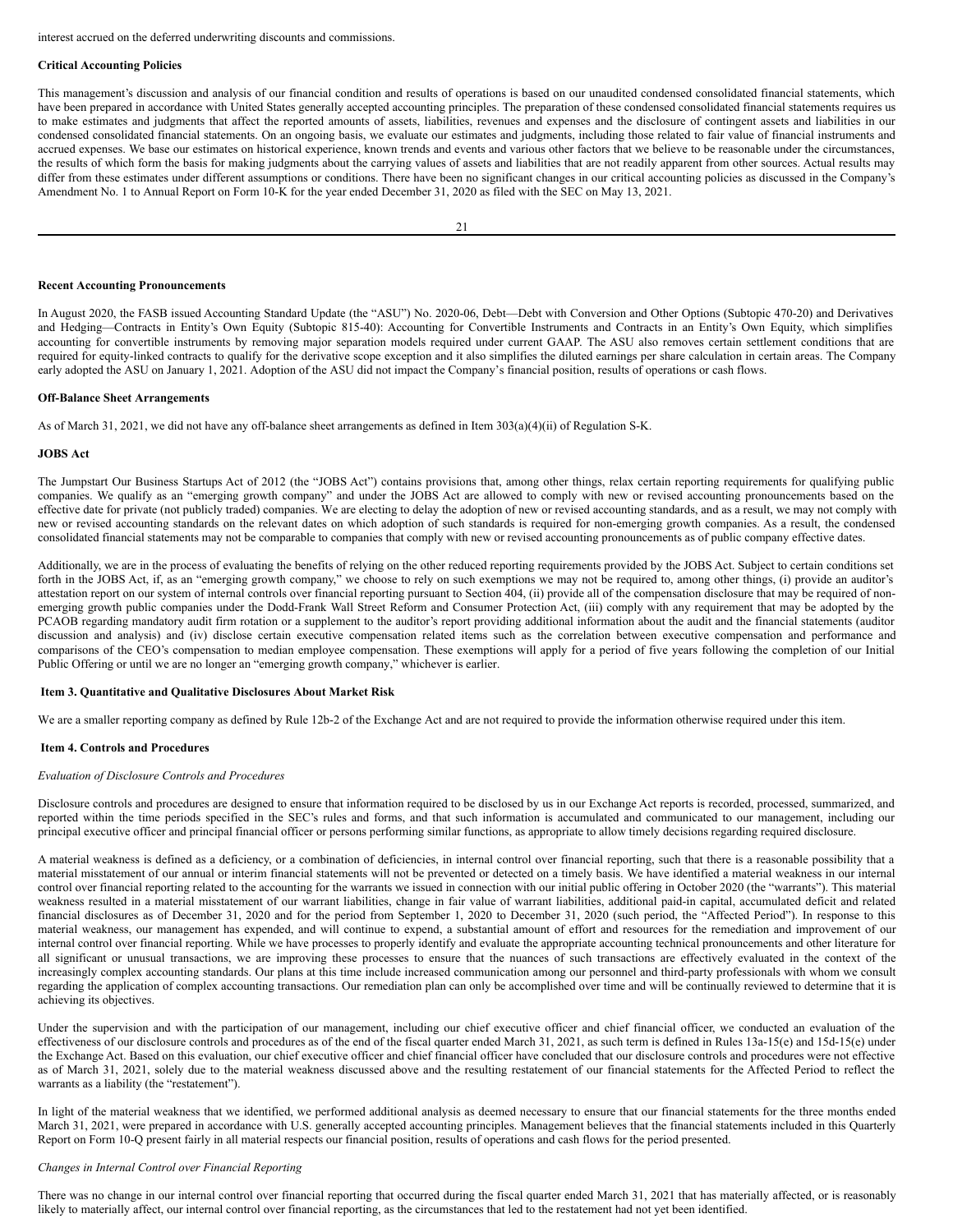# <span id="page-16-0"></span>**PART II – OTHER INFORMATION**

#### <span id="page-16-1"></span>**Item 1. Legal Proceedings**

None.

#### <span id="page-16-2"></span>**Item 1A. Risk Factors.**

As a smaller reporting company, we are not required to disclose any material changes from risk factors as previously disclosed in our Annual Report on Form 10-K. However, below is a partial list of material risks, uncertainties and other factors that could have a material effect on the Company and its operations:

- we may not be able to complete our initial business combination in the prescribed time frame;
- our expectations around the performance of a prospective target business or businesses may not be realized;
- we may not be successful in retaining or recruiting required officers, key employees or directors following our initial business combination;
- our officers and directors may have difficulties allocating their time between the Company and other businesses and may potentially have conflicts of interest with our business or in approving our initial business combination;
- we may not be able to obtain additional financing to complete our initial business combination or reduce the number of shareholders requesting redemption;
- trust account funds may not be protected against third party claims or bankruptcy;
- an active market for our public securities may not develop and you will have limited liquidity and trading; and
- the availability to us of funds from interest income on the trust account balance may be insufficient to operate our business prior to the business combination.

For more information about our risk factors, see Item 1A of Part I in Amendment No. 1 to our Annual Report on Form 10-K for the year ended December 31, 2020 and the section titled "Risk Factors" contained in our preliminary proxy statement filed with the SEC on May 14, 2021, as the same may be amended or supplemented, and in our definitive proxy statement with respect to our initial business combination, when the same becomes available.

### <span id="page-16-3"></span>**Item 2. Unregistered Sales of Equity Securities and Use of Proceeds from Registered Securities**

On October 26, 2020, we consummated the Initial Public Offering of 23,725,000 Units, including the Over-Allotment Units. The Units were sold at a price of \$10.00 per Unit, generating gross proceeds of \$237,250,000. The underwriters were granted a 45-day option from the date of the final prospectus relating to the Initial Public Offering to purchase up to 3,225,000 additional Units to cover over-allotments, if any, at \$10.00 per Unit, less underwriting discounts and commissions. On October 23, 2020, the underwriters partially exercised the over-allotment option and, on October 26, 2020, the underwriters purchased the Over-Allotment Units.

Barclays Capital Inc., AmeriVet Securities Inc. and Academy Securities Inc. served as underwriters for the Initial Public Offering. The securities sold in the Initial Public Offering were registered under the Securities Act on a registration statement on Form S-1 (File No. 333-249340). The SEC declared the registration statement effective on October 21, 2020.

In connection with the closing of the Initial Public Offering, we paid a total of approximately \$4.3 million in underwriting discounts and commissions. In addition, the underwriters agreed to defer approximately \$7.6 million in underwriting discounts and commissions, which amount will be payable upon consummation of the Initial Business Combination. Prior to the closing of the Initial Public Offering, the Sponsor loaned RAC OpCo approximately \$300,000 under the Note.

In connection with the Initial Public Offering, we incurred offering costs of approximately \$12.5 million, inclusive of approximately \$7.6 million in deferred underwriting commissions. Other incurred offering costs consisted principally of preparation fees related to the Initial Public Offering. After deducting the underwriting discounts and commissions (excluding the deferred portion, which amount will be payable upon consummation of the Initial Business Combination, if consummated) and the Initial Public Offering expenses, \$237.3 million of the net proceeds from our Initial Public Offering and certain of the proceeds from the private placement of the Private Placement Warrants (or \$10.00 per Unit sold in the Initial Public Offering) was placed in the Trust Account. The net proceeds of the Initial Public Offering and certain proceeds from the sale of the Private Placement Warrants are held in the Trust Account and invested as described elsewhere in this Quarterly Report on Form 10-Q.

On October 26, 2020, simultaneously with the closing of the Initial Public Offering and pursuant to separate Private Placement Warrants and Warrant Rights Agreements, dated September 21, 2020, by and among the Company and RAC OpCo, and each of the Sponsor and Atlas Point Fund, the Company completed the private sale of an aggregate of 6,771,000 Private Placement Warrants at a purchase price of \$1.00 per Private Placement Warrant to the Sponsor and Atlas Point Fund, generating gross proceeds of \$6,771,000.

There has been no material change in the planned use of the proceeds from the Initial Public Offering and Private Placement as is described in the Company's final prospectus related to the Initial Public Offering.

## <span id="page-16-4"></span>**Item 3. Defaults Upon Senior Securities**

None.

## <span id="page-16-5"></span>**Item 4. Mine Safety Disclosures**

Not applicable.

# <span id="page-16-6"></span>**Item 5. Other Information**

None.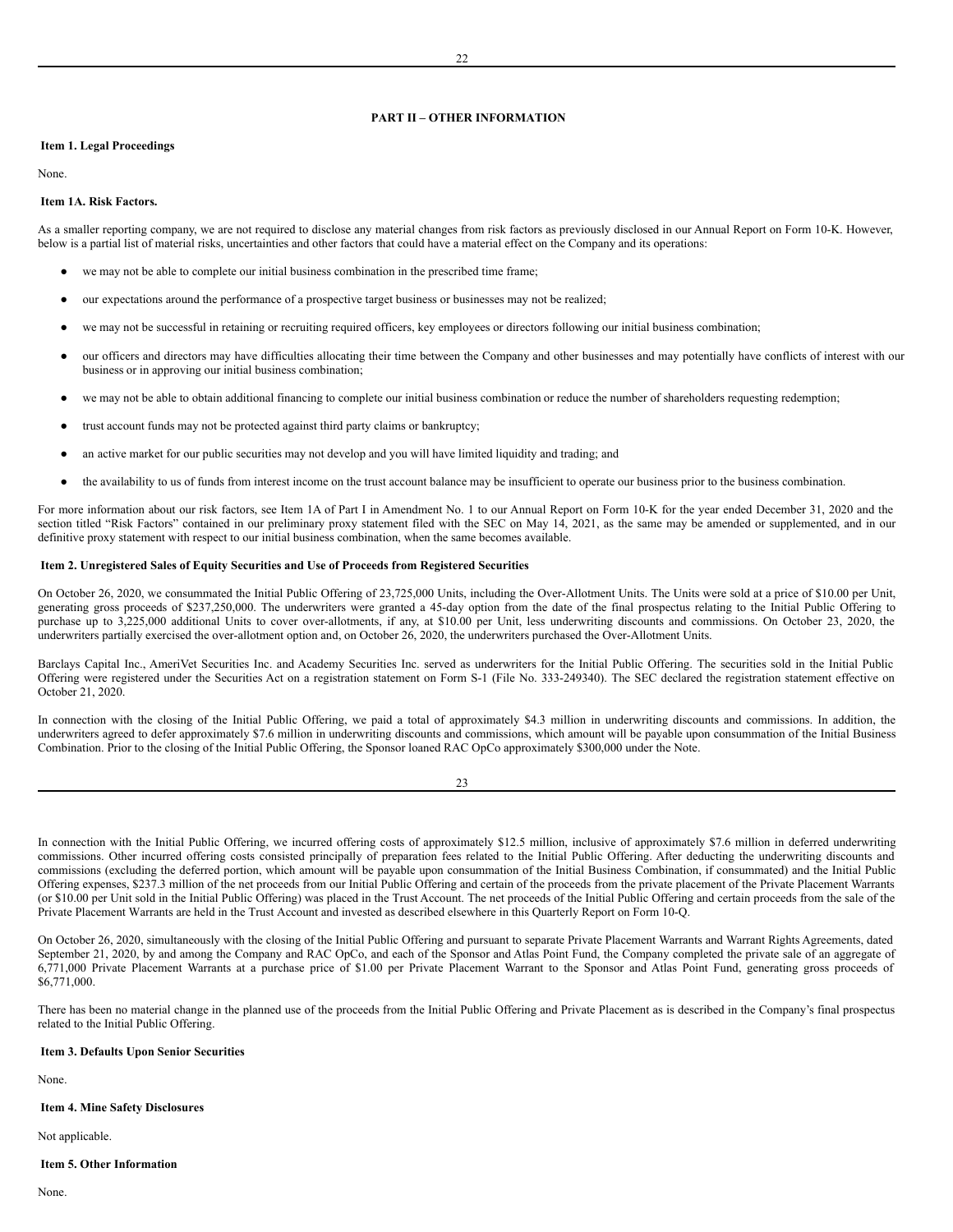<span id="page-17-0"></span>**Item 6. Exhibits.**

| <b>Exhibit</b><br><b>Number</b> | <b>Description</b>                                                                                                                                                                                        |
|---------------------------------|-----------------------------------------------------------------------------------------------------------------------------------------------------------------------------------------------------------|
| 3.1                             | Amended and Restated Certificate of Incorporation (incorporated by reference to Exhibit 3.1 to the Company's Current Report on Form 8-K (File No. 001-<br>39644) filed with the SEC on October 27, 2020). |
| 3.2                             | Bylaws (incorporated by reference to the Company's Registration Statement on Form S-1, filed with the SEC on October 6, 2020).                                                                            |
| 31.1                            | Certification of Chief Executive Officer Pursuant to Rules 13a-14(a) and 15d-14(a) under the Securities Exchange Act of 1934, as Adopted Pursuant to<br>Section 302 of the Sarbanes-Oxley Act of 2002.    |
| 31.2                            | Certification of Chief Financial Officer Pursuant to Rules 13a-14(a) and 15d-14(a) under the Securities Exchange Act of 1934, as Adopted Pursuant to<br>Section 302 of the Sarbanes-Oxley Act of 2002.    |
| 32.1                            | Certification of Chief Executive Officer Pursuant to 18 U.S.C. Section 1350, as Adopted Pursuant to Section 906 of the Sarbanes-Oxley Act of 2002.                                                        |
| 32.2                            | Certification of Chief Financial Officer Pursuant to 18 U.S.C. Section 1350, as Adopted Pursuant to Section 906 of the Sarbanes-Oxley Act of 2002.                                                        |
| 101.INS                         | <b>XBRL</b> Instance Document                                                                                                                                                                             |
| 101.SCH                         | XBRL Taxonomy Extension Schema Document                                                                                                                                                                   |
| 101.CAL                         | XBRL Taxonomy Extension Calculation Linkbase Document                                                                                                                                                     |
| 101.DEF                         | XBRL Taxonomy Extension Definition Linkbase Document                                                                                                                                                      |
| 101.LAB                         | XBRL Taxonomy Extension Label Linkbase Document                                                                                                                                                           |
| 101.PRE                         | XBRL Taxonomy Extension Presentation Linkbase Document                                                                                                                                                    |

24

# <span id="page-17-1"></span>**SIGNATURES**

Pursuant to the requirements of the Securities Exchange Act of 1934, the registrant has duly caused this report to be signed on its behalf by the undersigned thereunto duly authorized on this  $26^{th}$  day of May 2021.

# **RICE ACQUISITION CORP.**

By: /s/ Daniel Joseph Rice, IV Name: Daniel Joseph Rice, IV Title: Chief Executive Officer

25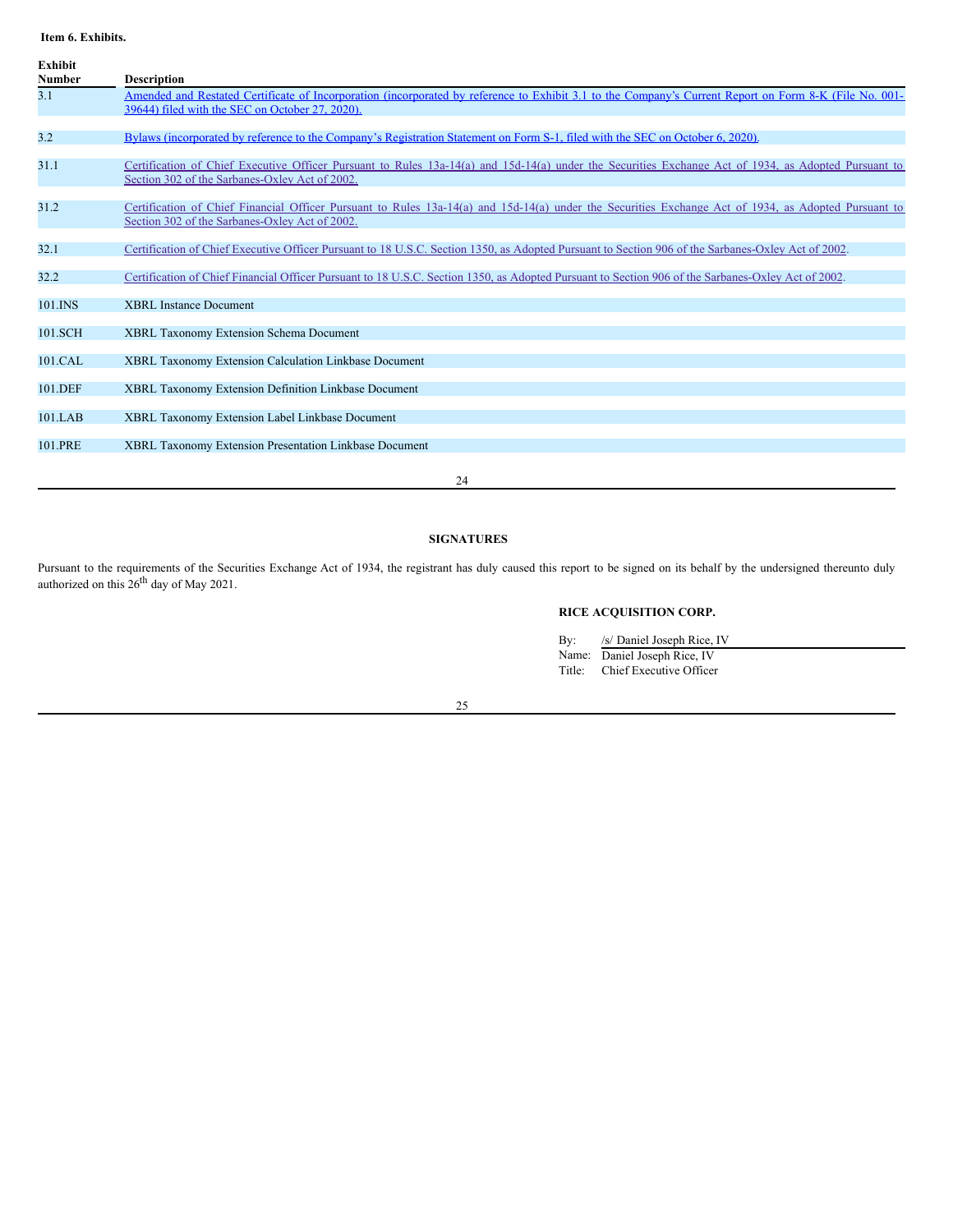## **Certification of Principal Executive Officer Pursuant to Exchange Act Rule 13a-14(a)/15d-14(a) as Adopted Pursuant to Section 302 of the Sarbanes-Oxley Act of 2002**

<span id="page-18-0"></span>I, Daniel Joseph Rice, IV, certify that:

1. I have reviewed this Quarterly Report on Form 10-Q for the three months ended March 31, 2021 ofRice Acquisition Corp.;

2. Based on my knowledge, this report does not contain any untrue statement of a material fact or omit to state a material fact necessary to make the statements made, in light of the circumstances under which such statements were made, not misleading with respect to the period covered by this report;

3. Based on my knowledge, the condensed consolidated financial statements, and other financial information included in this report, fairly present in all material respects the financial condition, results of operations and cash flows of the registrant as of, and for, the periods presented in this report;

4. The registrant's other certifying officer and I are responsible for establishing and maintaining disclosure controls and procedures (as defined in Exchange Act Rules 13a-15(e) and 15d-15(e)) and internal control over financial reporting (as defined in Exchange Act Rules 13a-15(f) and 15d-15(f)) for the registrant and have:

(a) Designed such disclosure controls and procedures, or caused such disclosure controls and procedures to be designed under our supervision, to ensure that material information relating to the registrant, including its consolidated subsidiaries, is made known to us by others within those entities, particularly during the period in which this report is being prepared;

(b) Designed such internal control over financial reporting, or caused such internal control over financial reporting to be designed under our supervision, to provide reasonable assurance regarding the reliability of financial reporting and the preparation of financial statements for external purposes in accordance with generally accepted accounting principles;

(c) Evaluated the effectiveness of the registrant's disclosure controls and procedures and presented in this report our conclusions about the effectiveness of the disclosure controls and procedures, as of the end of the period covered by this report based on such evaluation; and

(d) Disclosed in this report any change in the registrant's internal control over financial reporting that occurred during the registrant's most recent fiscal quarter (the registrant's fourth fiscal quarter in the case of an annual report) that has materially affected, or is reasonably likely to materially affect, the registrant's internal control over financial reporting; and

5. The registrant's other certifying officer and I have disclosed, based on our most recent evaluation of internal control over financial reporting, to the registrant's auditors and the audit committee of the registrant's board of directors (or persons performing the equivalent functions):

(a) All significant deficiencies and material weaknesses in the design or operation of internal control over financial reporting which are reasonably likely to adversely affect the registrant's ability to record, process, summarize and report financial information; and

(b) Any fraud, whether or not material, that involves management or other employees who have a significant role in the registrant's internal control over financial reporting.

Date: May 26, 2021

/s/ Daniel Joseph Rice, IV

Daniel Joseph Rice, IV Chief Executive Officer (Principal Executive Officer)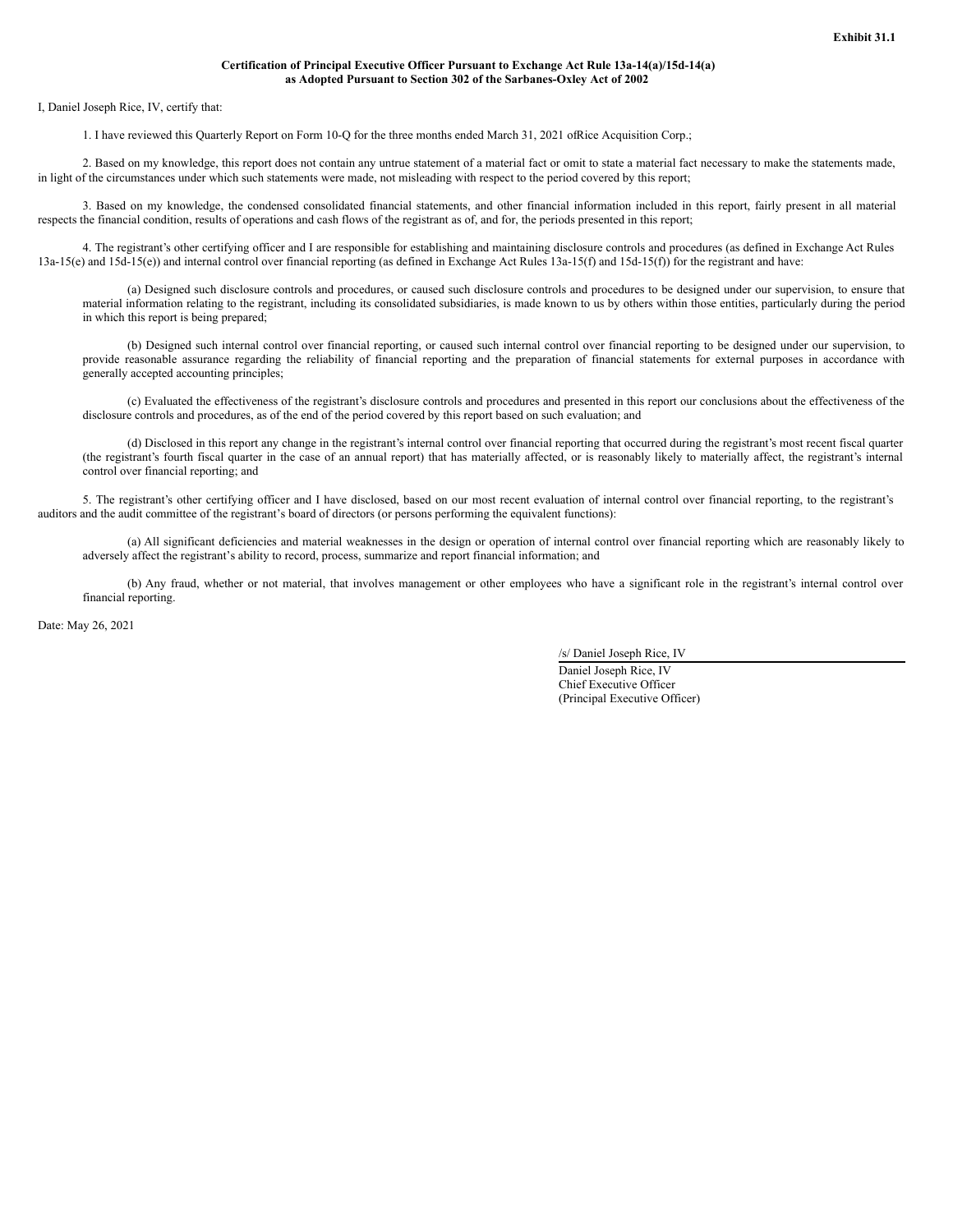## **Certification of Principal Financial Officer Pursuant to Exchange Act Rule 13a-14(a)/15d-14(a) as Adopted Pursuant to Section 302 of the Sarbanes-Oxley Act of 2002**

<span id="page-19-0"></span>I, J. Kyle Derham, certify that:

1. I have reviewed this Quarterly Report on Form 10-Q for the three months ended March 31, 2021 ofRice Acquisition Corp.;

2. Based on my knowledge, this report does not contain any untrue statement of a material fact or omit to state a material fact necessary to make the statements made, in light of the circumstances under which such statements were made, not misleading with respect to the period covered by this report;

3. Based on my knowledge, the condensed consolidated financial statements, and other financial information included in this report, fairly present in all material respects the financial condition, results of operations and cash flows of the registrant as of, and for, the periods presented in this report;

4. The registrant's other certifying officer and I are responsible for establishing and maintaining disclosure controls and procedures (as defined in Exchange Act Rules 13a-15(e) and 15d-15(e)) and internal control over financial reporting (as defined in Exchange Act Rules 13a-15(f) and 15d-15(f)) for the registrant and have:

(a) Designed such disclosure controls and procedures, or caused such disclosure controls and procedures to be designed under our supervision, to ensure that material information relating to the registrant, including its consolidated subsidiaries, is made known to us by others within those entities, particularly during the period in which this report is being prepared;

(b) Designed such internal control over financial reporting, or caused such internal control over financial reporting to be designed under our supervision, to provide reasonable assurance regarding the reliability of financial reporting and the preparation of financial statements for external purposes in accordance with generally accepted accounting principles;

(c) Evaluated the effectiveness of the registrant's disclosure controls and procedures and presented in this report our conclusions about the effectiveness of the disclosure controls and procedures, as of the end of the period covered by this report based on such evaluation; and

(d) Disclosed in this report any change in the registrant's internal control over financial reporting that occurred during the registrant's most recent fiscal quarter (the registrant's fourth fiscal quarter in the case of an annual report) that has materially affected, or is reasonably likely to materially affect, the registrant's internal control over financial reporting; and

5. The registrant's other certifying officer and I have disclosed, based on our most recent evaluation of internal control over financial reporting, to the registrant's auditors and the audit committee of the registrant's board of directors (or persons performing the equivalent functions):

(a) All significant deficiencies and material weaknesses in the design or operation of internal control over financial reporting which are reasonably likely to adversely affect the registrant's ability to record, process, summarize and report financial information; and

(b) Any fraud, whether or not material, that involves management or other employees who have a significant role in the registrant's internal control over financial reporting.

Date: May 26, 2021

/s/ J. Kyle Derham

J. Kyle Derham Chief Financial Officer (Principal Financial Officer)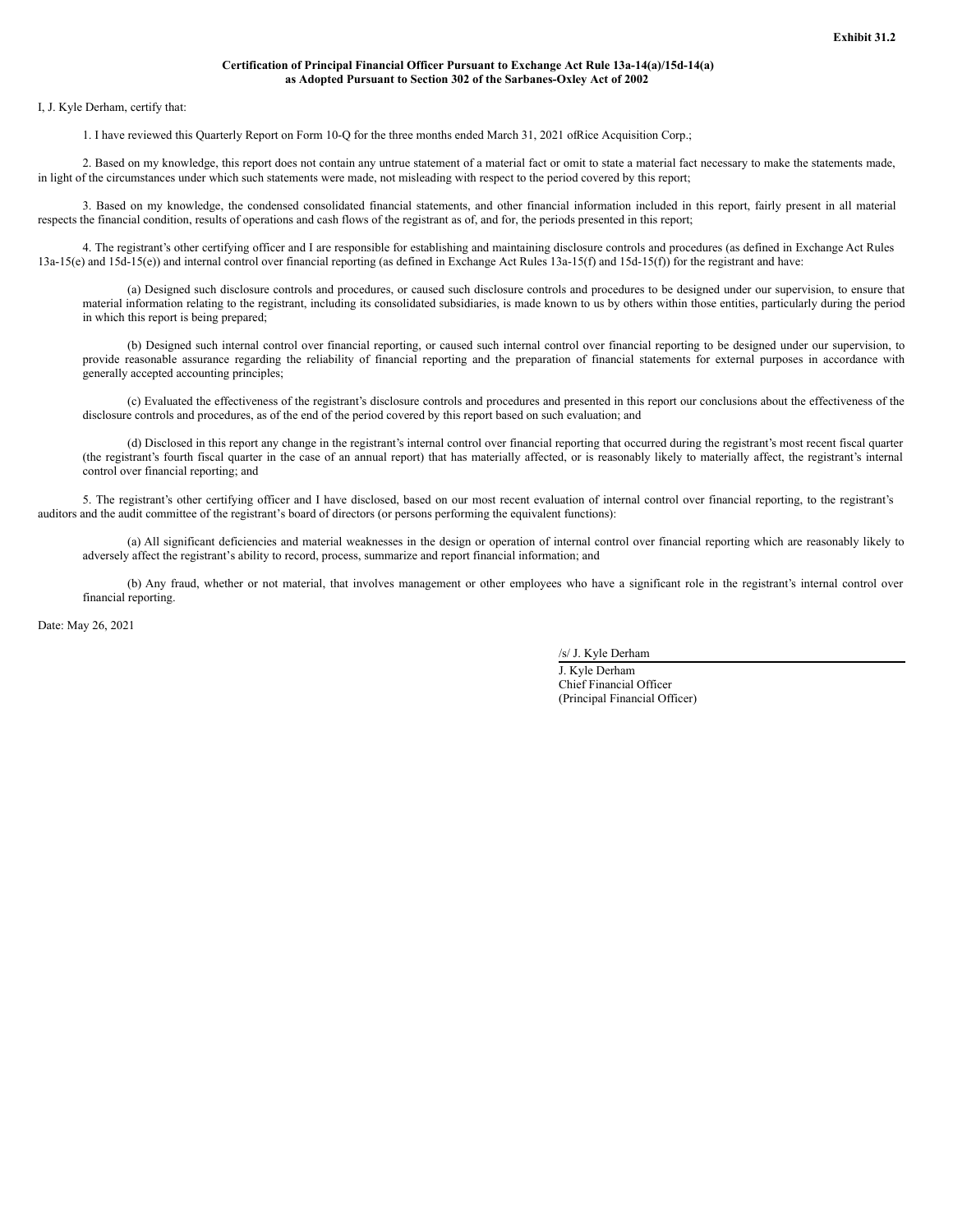### **Certification of Principal Executive Officer Pursuant to 18 U.S.C. Section 1350 as Adopted Pursuant to Section 906 of the Sarbanes-Oxley Act of 2002**

<span id="page-20-0"></span>In connection with the Quarterly Report of Rice Acquisition Corp. (the "Company") on Form 10-Q for the three months ended March 31, 2021, as filed with the Securities and Exchange Commission on the date hereof (the "Report"), I, Daniel Joseph Rice, IV, Chief Executive Officer of the Company, certify, pursuant to 18 U.S.C. Section 1350, as adopted pursuant to Section 906 of the Sarbanes-Oxley Act of 2002, that, to my knowledge:

1. the Report fully complies with the requirements of Section 13(a) or 15(d) of the Securities Exchange Act of 1934; and

2. the information contained in the Report fairly presents, in all material respects, the financial condition and results of operations of the Company.

Date: May 26, 2021

/s/ Daniel Joseph Rice, IV

Daniel Joseph Rice, IV Chief Executive Officer (Principal Executive Officer)